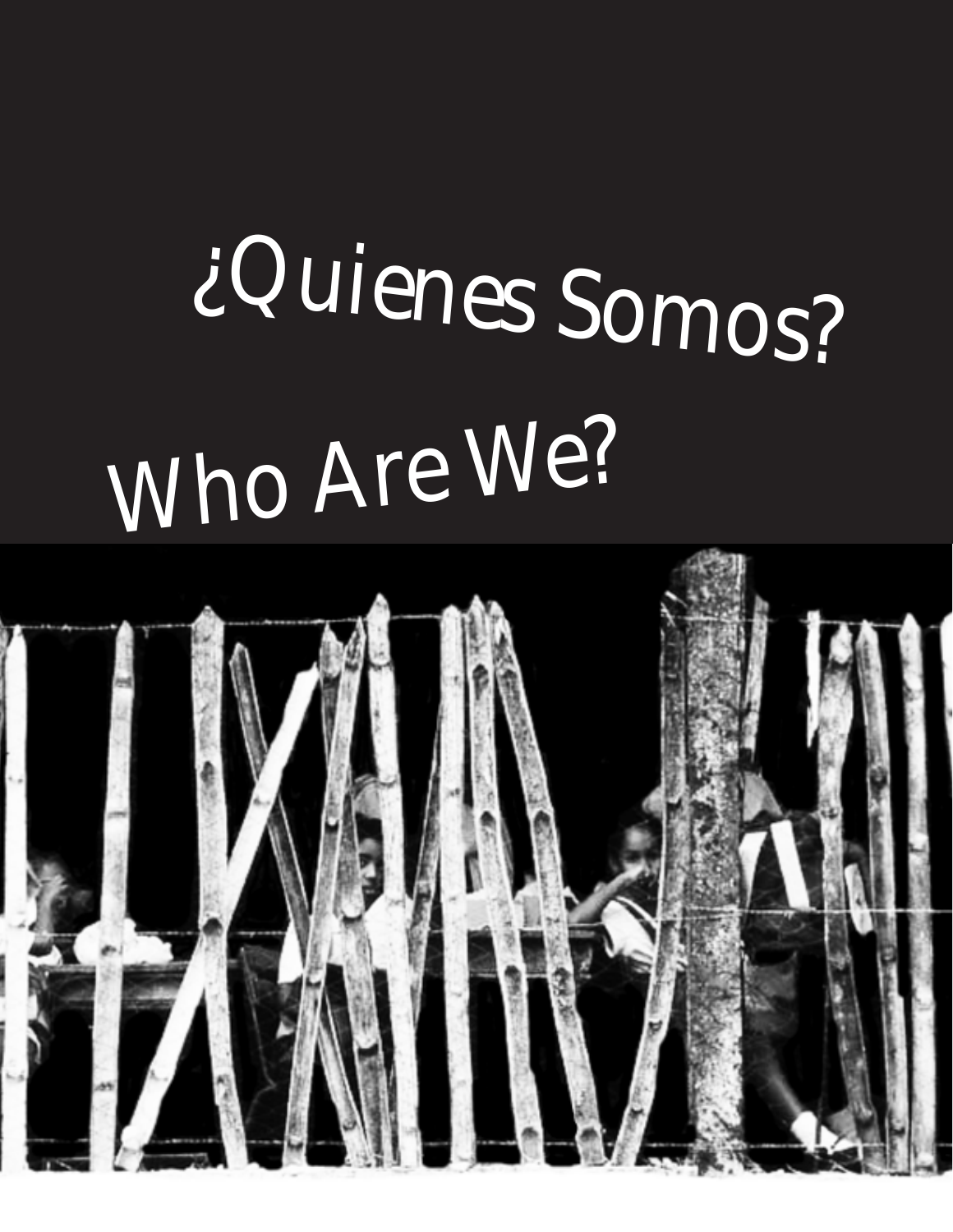El Movimiento Libertario Cubano, intenta articular e incrementar el activismo revolucionario antiautoritario en Cuba, de manera particular y en el continente americano en general, con el objetivo de construir un movimiento anarquista más efectivo que participe activamente en las luchas del movimiento real de l@s oprimid@s por el control de sus vidas y en la resistencia contracultural internacional.

No somos una organización anarquista más, mucho menos, un círculo cerrado de "elegidos" que pretenda acaparar o adjudicarse la representación del anarquismo cubano. Por el contrario, somos una red de colectivos e individu@s con secciones en diferentes ciudades del mundo, que intenta una coordinación más efectiva entre las distintas corrientes que hoy conforman el anarquismo cubano desde el anarco-sindicalismo, el anarquismo revolucionario, el anarco-comunismo, el cooperativismo, el comunalismo, el primitivismo, el ecoanarquismo hasta el insurreccionalismo libertario.

Si eres anarquista, antiautoritari@, antipatriarcal, anticlerical, rebelde, soñad@r e idealista, tú también puedes ser parte de esta red y participar activamente, de manera individual o colectiva, para el desarrollo de un movimiento anarquista real.



Los anarquistas cubanos han participado activamente en la lucha por la emancipación del proletariado desde los tiempos de la opresión colonial. La lucha desarrollada a mediados y finales del Siglo XIX, encabezada por el "grupo de los 3 Enriques": Enrique Roig de San Martín, Enrique Messonier y Enrique Creci; es el mejor ejemplo de ello. Este núcleo anarquista revolucionario dejaba en claro su posición de clase, contra la política y el Estado ya por el año de1888, en las páginas del periódico anarquista "El Productor" en una serie de textos titulados "Realidad y Utopía" (I a VI), que explican a grandes rasgos la concepción global de nuestros compañeros de entonces, la lucha contra la corriente, en un momento en que las soluciones democráticas, liberales, anexionistas, autonomistas, independentistas-nacionalistas (la "liberación nacional de Cuba") eran dominantes. Sin embargo, la falsificación histórica que se sigue haciendo en la isla de Cuba de la Historia del Movimiento Obrero a intentado dejar en el olvido la importancia del ideal ácrata en el desarrollo de las luchas contestatarias de los oprimidos.

Los anarquistas cubanos, también lucharon arduamente contra las dictaduras de Machado y de Batista. Contra este último, combatieron desde todos los frentes. Unos, desde las guerrillas orientales o las del Escambray, en el centro de la Isla; otros se unieron a la conspiración y la lucha urbana. También se establecieron puentes entre los sectores organizados revolucionariamente de la lucha contra Batista y la militancia antifranquista anarquista, a través de los compañeros Antonio Degas (miembro de la CNT, establecido en Cuba) y, Luis M. Linsuaín, hijo de otro destacado revolucionario anarquista, Domingo Germinal, muerto en Alicante en los albores de la revolución española. Los propósitos de los anarquistas eran los deseos mayoritarios del pueblo: liquidar la dictadura militar y la corrupción política, así como crear un campo más abierto en el disfrute de las libertades, que hiciera posible la continuidad ideológica.

En el folleto *Proyecciones libertarias* de 1956, donde se atacaba al dictador Batista, también se mencionaba a Castro, el cual no merecía "confianza alguna", [que] "no respetaba compromisos y sólo luchaba por el poder". Fue ésta la razón por la que se establecieron contactos clandestinos más frecuentes con otros grupos revolucionarios. Al triunfo de la insurrección, Castro se había convertido en el líder de todo el proceso, por una evaluación incorrecta de la oposición, que lo consideraba como un mal "controlable", necesario y temporal, con su modesto programa socialdemócrata.

En los primeros días del año 1959, las publicaciones libertarias, *Solidaridad Gastronómica* y *El Libertario* (publicación periódica), reflejan en sus primeras ediciones una actitud favorable, al mismo tiempo que cautelosa y esperanzadora con relación al gobierno "revolucionario". Sin embargo, el Consejo Nacional de la Asociación Libertaria Cubana, lanza un manifiesto donde "Expone, informa y hace juicios a la revolución cubana triunfante", y por el cual, después de explicar la posición de los anarquistas contra la pasada dictadura, procede a analizar el presente y futuro cercano, declarando que "los cambios institucionales", al abrirse una nueva etapa para Cuba, "no entusiasman ni ilusionan", aunque no se niega con cierta ironía, la "seguridad de que por algún tiempo al menos, gozaremos de las libertades públicas, bastante a garantizarnos posibilidades de propaganda" (sic). Sigue un ataque certero y cerrado contra el "centralismo estatal" camino, dicen, de llegar a un "ordenamiento autoritario". Se hacen eco de la penetración de la iglesia Católica y del Partido "Comunista". Finaliza el documento con una referencia al movimiento obrero, donde de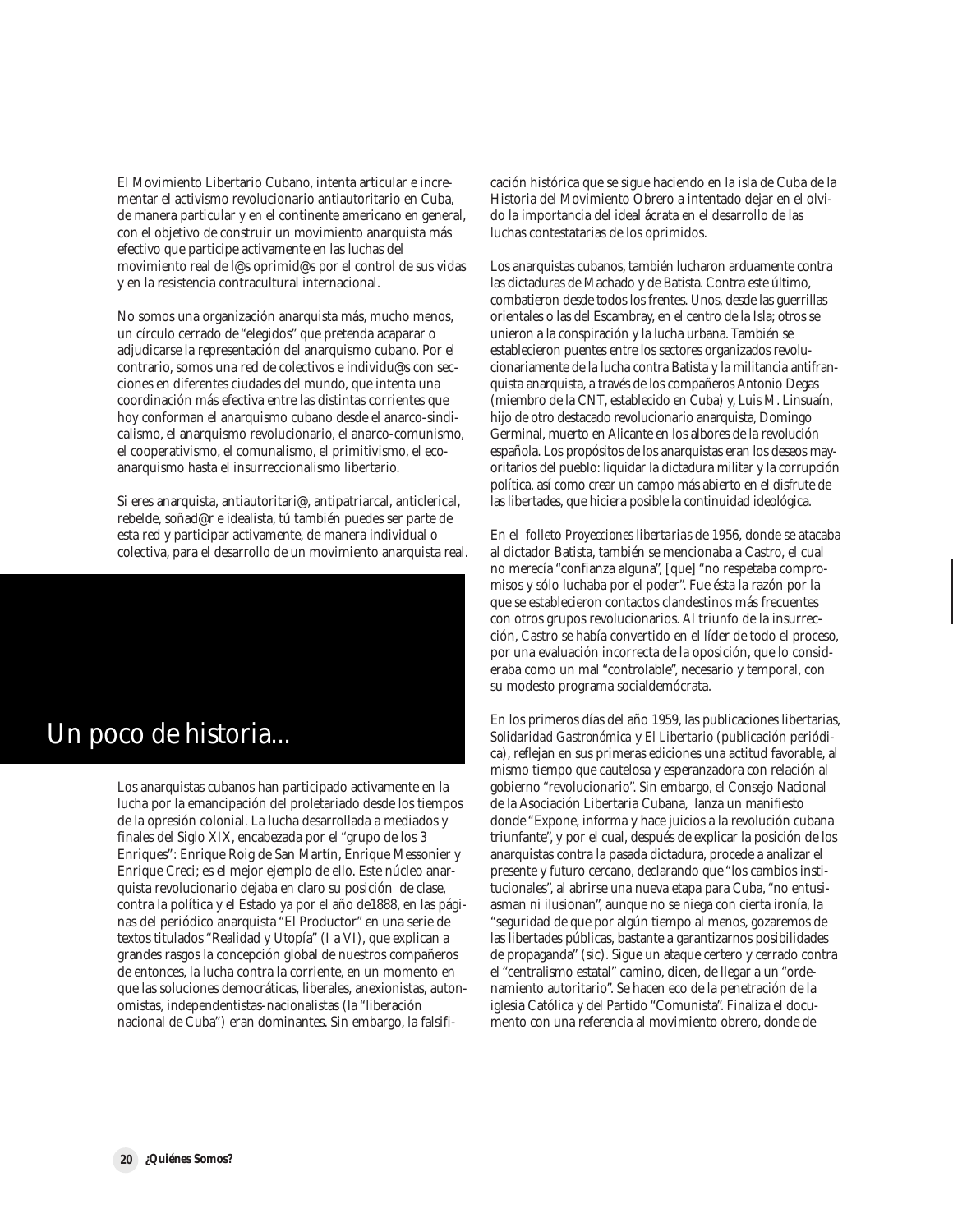The aim of the Cuban Libertarian Movement (CLM) is to encourage revolutionary antiauthoritarian activism in Cuba, in particular, and on the American continent, in general, with the goal of creating a more effective anarchist movement that can actively participate both in the current struggle of the workers for control over their lives and in the international countercultural resistance.

We are not an anarchist organization or, much less, a closed circle of the "elect" that pretends to lead or judge Cuban anarchism. On the contrary, we are a network of collectives with sections in different cities of the world that is seeking to establish more effective coordination among the distinct currents that make up Cuban anarchism today, from anarchosyndicalism, revolutionary anarchism, anarcho-communism, cooperativism, communalism, primitivism, eco-anarchism to libertarian insurrectionism.

If you are an anarchist or antiauthoritarian, antipatriarchal, anticlerical, rebellious and idealistic, you too can be part of this network and actively participate, in an individual or collective fashion, in the development of today's anarchist movement.

## A Little History

Cuban anarchists have actively participated in the fight for the liberation of the proletariat since the days of colonial oppression. The struggle developed during the middle and final years of the 19th century, headed by the "group of the three Enriques": Enrique Roig de San Martín, Enrique Messonier and Enrique Creci, who exemplified the movement. By 1888, this revolutionary anarchist nucleus publicized its class position against politics and the state in the pages of the anarchist periodical, *The Producer,* which published a series of texts entitled "Reality and Utopia" (I to VI). These articles explain in broad strokes the general conceptions of our comrades of that period, in a true struggle against the current, that is, within a movement in which democratic, liberal, annexationist, autonomist, and proindependence-nationalist (the "liberation of Cuba") ideologies predominated. Nevertheless, the historical falsification of the history of the workers movement that continues in Cuba to this day has obscured the importance of the anarchist/libertarian ideal in the development of the anti-state struggles of the oppressed.

Cuban anarchists also participated in the difficult struggles against the dictatorships of Machado and Batista. Against the latter, they fought on all fronts, some with the guerrillas in Oriente Province or with those in the Escambray Mountains in the center of the island; others joined the underground and participated in the struggle in the cities. They also built bridges between the organized sectors of the struggle against Batista in Cuba and the anarchist anti-Franco struggle in Spain via comrades Antonio Degas (member of the CNT living in Cuba) and Luis M. Linsuaín, the son of another outstanding anarchist revolutionary killed in Alicante, Spain, at the end of the Spanish Revolution. The aims of the anarchists coincided with the desires of the majority of the people: liquidation of the military dictatorship and an end to political corruption, as well as the creation of a more open arena for the enjoyment of democratic liberties, which would make ideological continuity possible.

The pamphlet, *Libertarian Projections*, published in 1956, which attacked Batista, also described Castro as "not meriting any confidence," and as one who "does not keep promises" and "fights only for power." It was with this in mind that Cuba anarchists put themselves in greater contact with other revolutionaries. By the time the insurrection had triumphed, Castro had made himself the leader of the entire process, largely as a result of an incorrect evaluation on the part of the opposition, which considered him a "controllable" evil—necessary but temporary—owing to the modest, social democratic nature of his program.

In the early days of 1959, the libertarian publications, *Foodworkers Solidarity* and *The Libertarian*, expressed in their first issues a favorable, and at the same time, cautious and hopeful, attitude toward the "revolutionary" government. Nevertheless, the National Council of the Cuban Libertarian Association (CLA) published a manifesto which "exposes, informs and judges the triumphant Cuban Revolution" and, after explaining the opposition of anarchists to the past dictatorship, proceeded to analyze the present and the near future. It declared that the recent "institutional changes," while opening up a new stage for Cuba, should arouse "no enthusiasm or illusions," although it didn't deny, with a degree of irony, the "certainty, at least for awhile, that we will enjoy sufficient liberties to enable us to carry out propaganda." It continued with a well-aimed attack against "state centralism" as a road toward an "authoritarian order." The document concludes with a reference to the workers movement, emphasizing again the efforts of the Cuban Communist Party (CCP) to "regain the hegemony over the workers movement they enjoyed under Batista," although ending with the opinion that this will probably not occur. The manifesto concludes on a note of optimism: "The panorama, taken as a whole, is breathtaking...."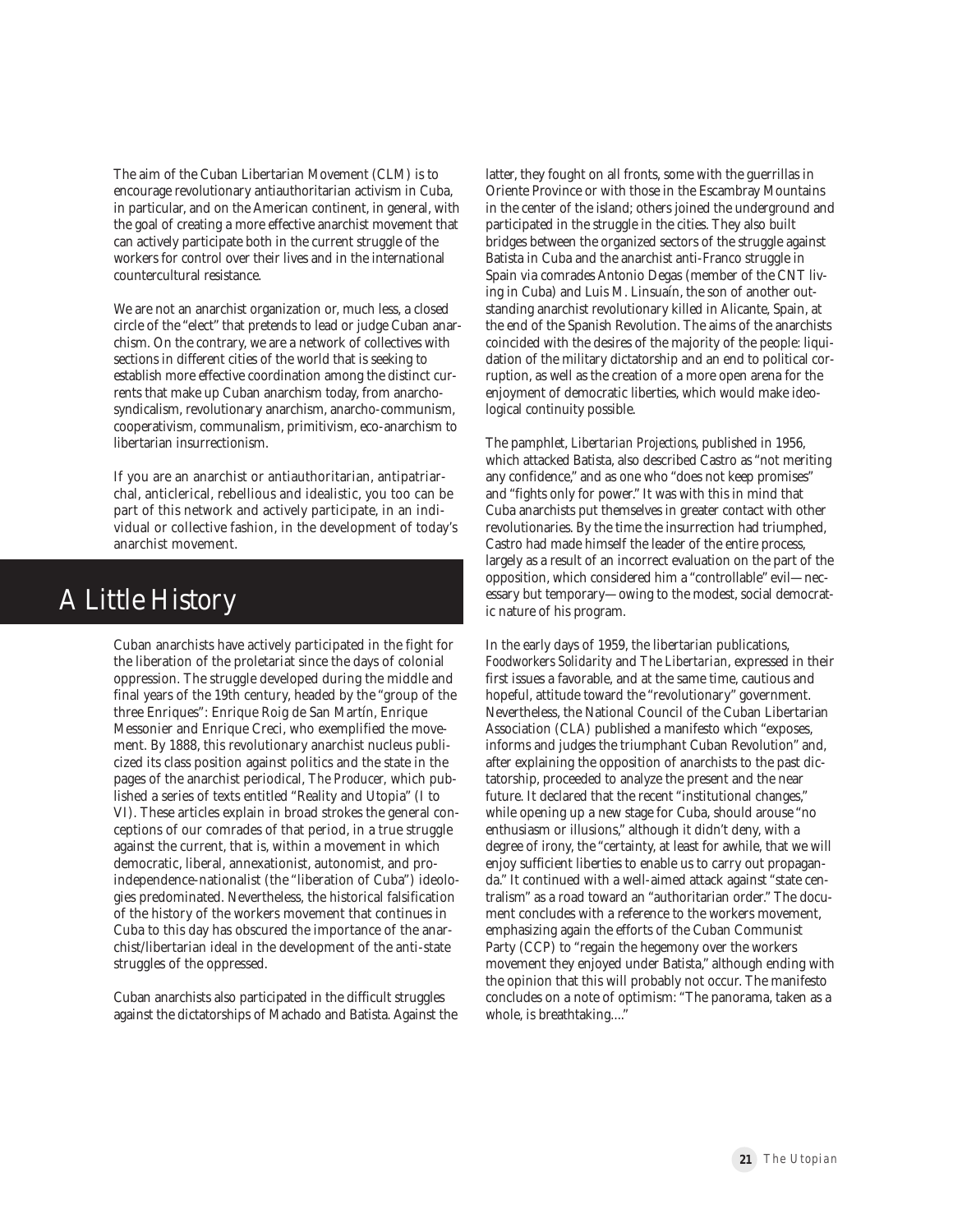nuevo hace énfasis en la labor del Partido Comunista de Cuba (PCC) "para recabar la hegemonía que [...] durante la otra era de dominación batistiana [...] gozaron" aunque terminan por opinar que esto no ocurrirá y finaliza con optimismo: "El panorama, pese a todo, alienta [...]".

Por otra parte y siguiendo la misma línea, *Solidaridad Gastronómica* publica el 15 de febrero del 59, otro Manifiesto a los trabajadores y al pueblo en general, donde explica y advierte que aunque al gobierno revolucionario no le fuese posible "[...] poner en tan poco tiempo, en función normal [...] a los organismos obreros [...] es un deber nuestro [...] el que se respete y se ejerciten las normas de libertad y derecho [...]. Es necesario que se convoquen elecciones en los sindicatos [...] que comiencen a funcionar las asambleas [...]". Finalmente deja en manos de los obreros de cualquier sindicato el problema de la "cesación obligada en sus cargos" en relación a sus "[...] diferentes orientadores. Es imprescindible que sean los propios trabajadores quienes decidan la inhabilitación sindical de sus pasados dirigentes, pues de hacerlo de otra forma, sería caer en los mismos procedimientos que ayer [...] combatiéramos".

La misma publicación, en su editorial del 15 de marzo, condena amargamente "los procedimientos dictatoriales (de la CTCR) [...] acuerdos y mandatos de arriba que imponen medidas, quitan y ponen dirigentes". También acusa a los "elementos incondicionales [...] en las asambleas, que sin ser miembros del organismo sindical, levantan el brazo a favor de una orden de los dirigentes". Entre otras anormalidades y "procedimientos" se cita lo siguiente: "[...] en ocasiones se llenan las salas asamblearias de milicianos armados que constituyen una flagrante coacción, no se respetan los preceptos reglamentarios [...] que se llega a cualquier tipo de procedimiento para mantener el control de los sindicatos". Como se puede apreciar, la batalla por liberalizar al movimiento obrero se estaba perdiendo lamentablemente a pesar de las denuncias de los anarcosindicalistas en ese campo tan importante.

La oposición al anarcosindicalismo emanaba directamente de sectores del Movimiento 26 de Julio (M26J), instigado por los elementos del PCC infiltrados dentro de esa organización que en un principio tomó casi militarmente la dirección de todos los sindicatos de la Isla. Se decía que la medida era temporal, con el objeto de purgar a los elementos más corruptos de la pasada dictadura, hasta celebrar nuevas y libres elecciones sindicales. Como se ha podido comprobar, y como era costumbre en Cuba, lo temporal se convirtió en permanente. Pero ¿de dónde procedían estos elementos sindicales, si era público y notorio que el M26J nunca tuvo en verdad una base

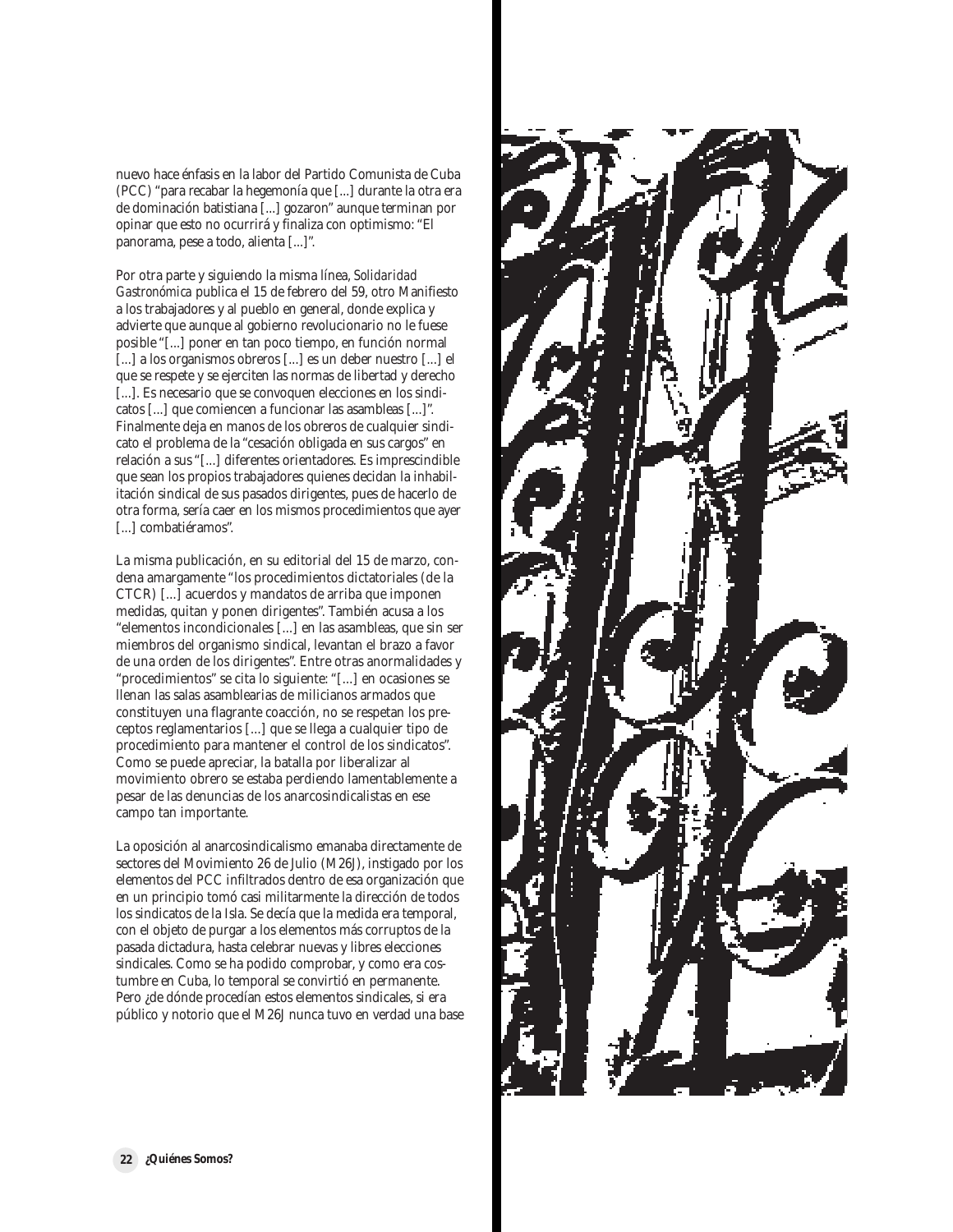Along the same lines, on February 15, 1959, *Foodworkers Solidarity* published another manifesto to the workers and the people in general, warning that although the revolutionary government might not, in such a short time, "set up functioning workers institutions, it is our right to have the norms of freedom and democratic rights respected and exercised.... Elections in the trade unions must be organized, the (workers) assemblies must begin to function..." Finally, it left to the workers of each union the question of how to handle removing the old bureaucrats from office. "It is crucial that the workers themselves decide on removing and disbarring their past union leaders, since to do this in any other way would be to fall into the same authoritarian practices we fought against yesterday."

The same publication, in its editorial of March 15, bitterly condemned the "dictatorial procedures (of the Congress of the Workers of Revolutionary Cuba—CWRC)...deals and orders from above that impose measures, fire and install leaders." It also accused "elements...in the assemblies which, without being members of the unions themselves, vote en bloc in favor of particular groups of leaders." Among the other abnormalities and "procedures" it denounced were the following: "...periodically packing the assembly rooms with armed militiamen in flagrant attempts to coerce the workers; the lack of respect for normal rules of procedure; and stooping to the lowest types of maneuver to maintain control over the unions." As we know, the struggle to liberalize the workers movement was, unfortunately, lost despite the crucial efforts of the anarchosynicalists in that arena.

The opposition to anarchosyndicalism came directly from sectors of the July 26 Movement (J26M), instigated by elements of the Cuban Communist Party who had infiltrated that organization, which, in turn, had taken over the leadership of the unions of the entire island in virtual military fashion. This takeover was said to be temporary, with the objective of purging the most corrupt elements inherited from the Batista dictatorship until new and free elections could be held. As could have been predicted and was customary in Cuba, the temporary turned into the permanent. But where did these union elements come from, since it was a known (and notorious) fact that the July 26 Movement never had a base in the unions or even a general sympathy among the workers, let alone an active working class leadership?

The new trade union leaders mostly came from two antagonistic camps: the syndicalists of the Workers Commissions, who had oriented to electoral politics and had been enemies of the old government, and members of the Cuban

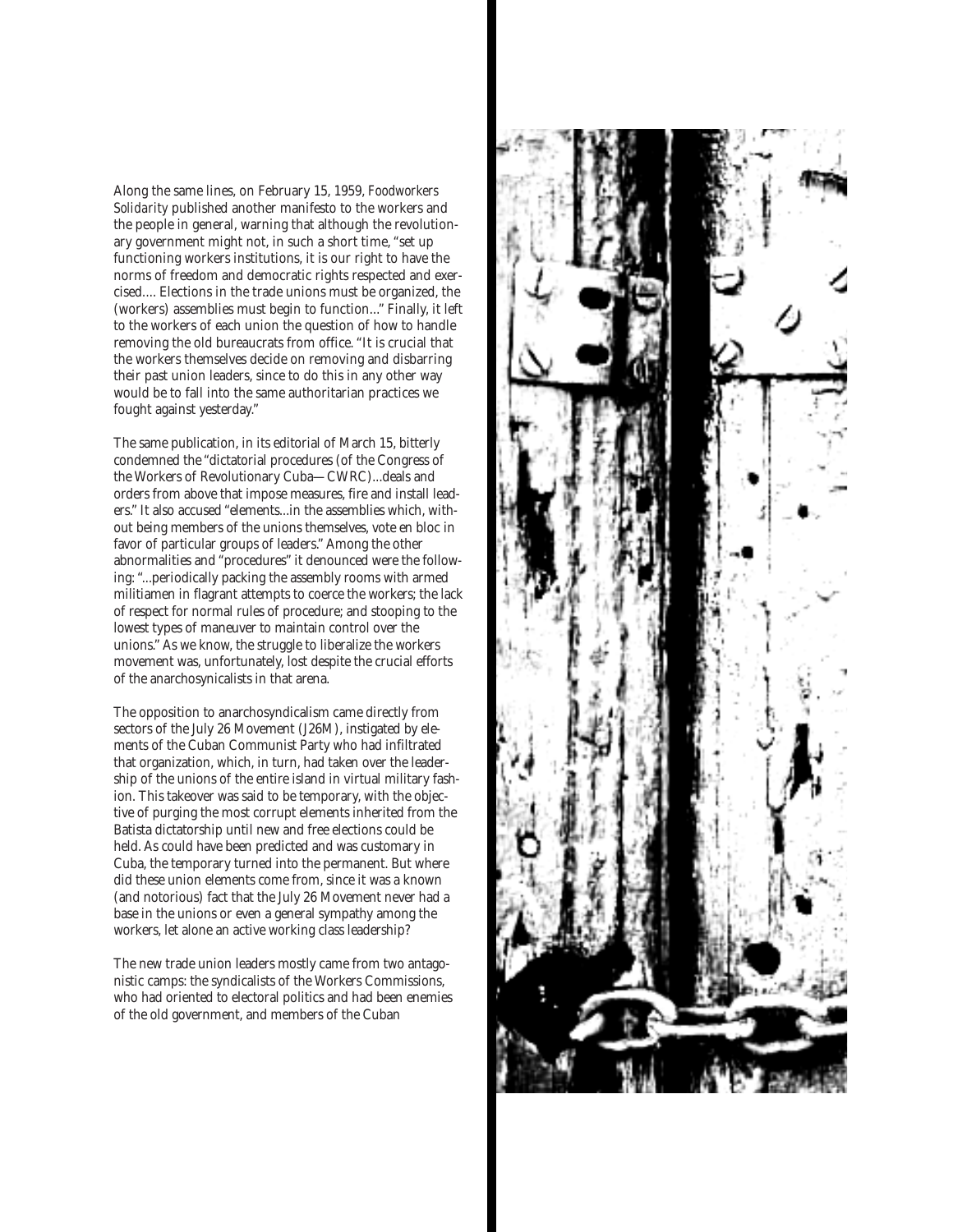sindical, o mejor aun, una simpatía generalizada entre los trabajadores, o siquiera una activa dirección proletaria?

Los dirigentes sindicales procedían en su mayoría de dos campos antagónicos: el sindicalismo de las Comisiones Obreras, que respondían a la política electoral y habían sido enemigos del gobierno anterior y los del PCC. Los primeros, respondían a un oportunismo cínico y se prestaban a cualquier manipulación estatal. Los segundos, eran en extremo peligrosos, y a pesar de lo borrascoso de su pasado, se notaba ya un apoyo oficial que provenía de lo más alto del gobierno. Ambos sectores se odiaban mutuamente y se prepararon para una lucha abierta por la hegemonía del sector proletario, pero como se verá más adelante, terminaron en una amalgama desastrosa para el movimiento obrero cubano.

En el mes de julio, el Estado cubano estaba ya en sus totalidad en las manos de Castro, así como de sus más cercanos colaboradores. La presencia de elementos del PCC era ya notable en altas figuras del gobierno. Los anarquistas que habían notado la contingencia, se alarmaron en grado sumo; entendían correctamente que la influencia del PCC dentro de las esferas gubernamentales y sindicales significaba un golpe mortal a corto o largo plazo. Sus pesadillas más siniestras pronto se harían realidad. Por su parte, Castro declaró públicamente no tener ninguna relación con el PCC, pero reconoció la existencia de "comunistas" dentro de su gobierno, lo mismo que otros personajes de filiación anticomunista.

Para finales de año se convoca el X Congreso Nacional de la Confederación de Trabajadores de Cuba Revolucionaria (CTCR) donde una mayoría acepta la tesis de "Humanismo", una especie de filosofía que se había creado a principios de año, que decía alejarse de los campos tradicionales del comunismo-capitalismo establecidos por la Guerra Fría y que, predicaba las consignas de "Pan con libertad" y "Libertad sin terror". Los cubanos, siempre creativos, habían inventado un nuevo sistema sociopolítico para darle algún tipo de explicación ideológica al nuevo régimen. David Salvador, el máximo dirigente de la facción del M26J, ejercía y fungía como su más denodado adalid. A su vez el PCC, bien representado en dicho Congreso, aunque en evidente minoría, planteaba la añeja consigna de "Unidad".

El 23 de noviembre el Congreso se halla totalmente dividido para tomar acuerdos o elegir una representación. Los anarquistas de la Asociación Libertaria Cubana ya habían publicado en Solidaridad, el 15 de ese mes, un "llamado al X Congreso", donde se insistía en que "Los congresos que veníamos padeciendo desde mucho, tenían como única

cuestión de importancia, la distribución de los cargos del aparato". Y finalizaba con una nota optimista: "[...] pero sí quisiéramos que [...] marcara un paso de avance en el sindicalismo revolucionario". Y añadía esperanzado: "Que se adentrara profundamente, en las grandes cuestiones del proletariado [...] por encima de personalismos y sectarismos de grupo o partidos [...]". Nada de esto aconteció.

Ante la realidad visible de una parálisis proletaria creada por la evidente división camino del poder, Castro en persona se dirige al Congreso, donde explica la necesidad de "defender la revolución", para lo cual se necesitan "dirigentes verdaderamente revolucionarios", con un liderazgo que sea apoyado por todos los delegados del Congreso y propone a David Salvador para el cargo. La única facción que debe prevalecer es "el partido de la patria", según declara Castro. Y efectivamente, como en los buenos tiempos de la República, que tanto se quiere desechar y olvidar, el gobernante de turno propone al Secretario General de la CTCR como un apéndice o un simple Ministerio del gobierno. El Comité Ejecutivo está compuesto de delegados del M26J y del PCC. El día 25 se da por terminado el Congreso y el líder "comunista" Lázaro Peña asume el control de la dirección del organismo obrero, aunque la representación nominal la ostente David Salvador.

Era lógico pensar que los representantes sindicales del M26J, que se habían opuesto al control del Congreso y de la CTCR por el PCC, después de escuchar las orientaciones de su "máximo líder", Fidel Castro, con respecto a la dirección obrera, aceptaran sin replicar la imposición del gobierno, por la sencilla razón, de que las órdenes que emanaban de arriba indicaban que o se cumplían o se iba a parar a la cárcel. "¡Patria o muerte, venceremos!" Terminaba en este Congreso, denominado "el de los melones (verde olivo por fuera—el color del M26J—y rojo por dentro—el del PCC), cerrando casi un siglo de luchas sindicales y por las cuales los obreros habían obtenido algunas ventajas sobre el abuso patronal. Ahora todo esto cambiaba. El Estado se convertiría en pocos meses en el verdadero y único patrón.

Poco conocida fue la visita que realizó el anarquista alemán Agustín Souchy a La Habana en el verano de 1960, y menos aún la publicación de un folleto titulado "Testimonios sobre la Revolución Cubana", que narraba sus opiniones sobre el campesinado y la nueva ley de Reforma Agraria con la que el gobierno castrista pretendía asombrar a medio mundo, empezando por los cubanos. La figura de Souchy era de sobra conocida en los medios libertarios cubanos, desde el año anterior, y conociendo que dicho compañero pensaba viajar a Cuba, *Solidaridad* había publicado un largo ensayo en varias de sus ediciones, titulado "El socialismo libertario", como una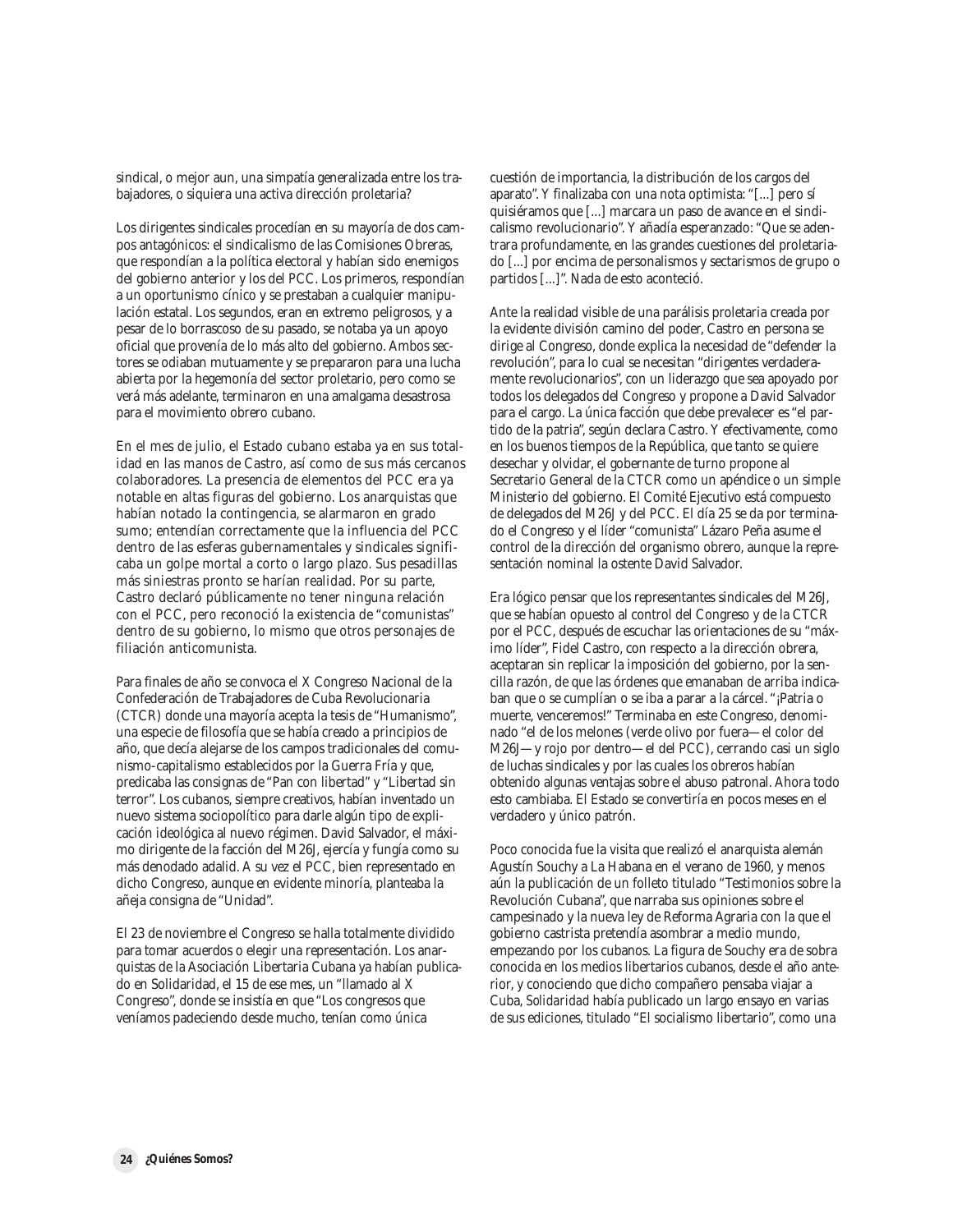Communist Party. The first were motivated by cynical opportunism and lent themselves to manipulation by the state. The second were extremely dangerous and, in spite of their stormy past, clearly enjoyed official support from the highest levels of the government. Both sectors hated each other and prepared for an overt struggle for hegemony over the proletarian sector, but, as we will discuss, wound up forming an amalgam that would prove disastrous for the Cuban workers movement.

By July, the Cuban State was completely in the hands of Castro and his closest group of collaborators. Members of the Cuban Communist Party were still seen in the highest positions of government. The anarchists noted this with considerable alarm; they understood correctly that the influence of the CCP in the government and the trade unions meant a mortal blow to them, both in the short and in the long run. The anarchists' most frightening nightmares soon became the reality. Castro publicly declared that he had no relationship with the CCP, although he recognized the existence of "communists" within his government along with persons with anticommunist affiliations.

Towards the end of the year, the Xth National Congress of the CWRC was held, at which a majority of those present voted to accept the thesis of "Humanism." This was a new species of philosophy that had been created at the beginning of the year and was said to rise above the traditional camps of communism and capitalism that had been established by the Cold War. It proclaimed the slogans of "Bread with Liberty" and "Liberty Without Terror." Cubans, creative as always, had invented a totally new socioeconomic system in order to come up with at least some sort of ideological justification for the new regime. David Salvador, the top leader of the July 26 Movement faction, presented himself as its most intrepid chief. For its part, the PCC, well represented at this congress although in an obvious minority, put forward the musty slogan of "Unity."

By November 23, the congress found itself totally divided on the questions of passing resolutions and electing leaders. The anarchists in the Cuban Libertarian Association published in *Solidarity*, on the 15th of that month, a "Call to the Xth Congress," in which it declared that "The congresses that we so long endured had as their only important issue the question of the distribution of the posts of the apparatus." It ended on an optimistic note: " ...but we would like to hope that the present congress will mark a step forward in the advance of revolutionary syndicalism," and added hopefully "that it might help raise the profound questions facing the proletariat above the level of personalism and sectarianism of cliques and parties..." None of this happened.

In the face of the division over the road forward, Castro personally addressed the congress. He insisted on the necessity of "defending the revolution," which required "truly revolutionary leaders," by electing a leadership that could be supported by all the delegates to the congress, and proposed David Salvador for that position. The only faction that ought to prevail is "the party of the country," Castro declared. In effect, as in the old days of the Republic (as much as one would like to renounce and forget the fact), the government turned the General Secretary of the CWRC into an appendage or minister of the government. The Executive Committee was composed of delegates from the M26J and the CCP. On the 25th of November, the last day of the Congress, the "communist" leader, Lázaro Peña, assumed control of the leadership of the workers organization, although David Salvador remained its nominal head.

It was only logical that the trade union representatives of the J26M, who had opposed the CCP taking control of the congress and the CWRC as a whole, would, after listening to the explanations of the Fidel Castro, the "supreme leader," accept the government's directive without objection. This was for the simple reason that orders came from above that indicated that one either agree to it or go to jail. "Fatherland or Death, We Will Win!" And so the congress, nicknamed the "congress of melons" (olive green—the color of the M26J—on the outside; red—the color of the CCP—on the inside), ended, thus closing a century of trade union struggles through which the workers had managed to achieve some gains in the struggle against employer abuse. At this point, however, everything changed. In a few short months, the State had turned itself into the true, one and only, boss.

The visit of the German anarchist Agustín Souchy to Havana in the summer of 1960 is not well known. Even less known is the publication of his pamphlet, "An Eyewitness Account of the Cuban Revolution," which conveyed his opinion about the Cuban peasantry and the new Agrarian Reform Law, with which Castro tried to astound and fool the world, beginning with the Cubans. Souchy had been a famous figure in the Cuban libertarian milieu since the previous year, when, knowing that he was considering visiting Cuba, *Solidarity* had published, over several issues, his long essay, titled "Libertarian Socialism," with the purpose of clarifying basic libertarian concepts and as a hidden hope that these ideas might take concrete form in a new society whose basic outline he had sketched out.

Souchy's visit came at a difficult time, when, as in all revolutions (and in war), the people bounced between fear, uncer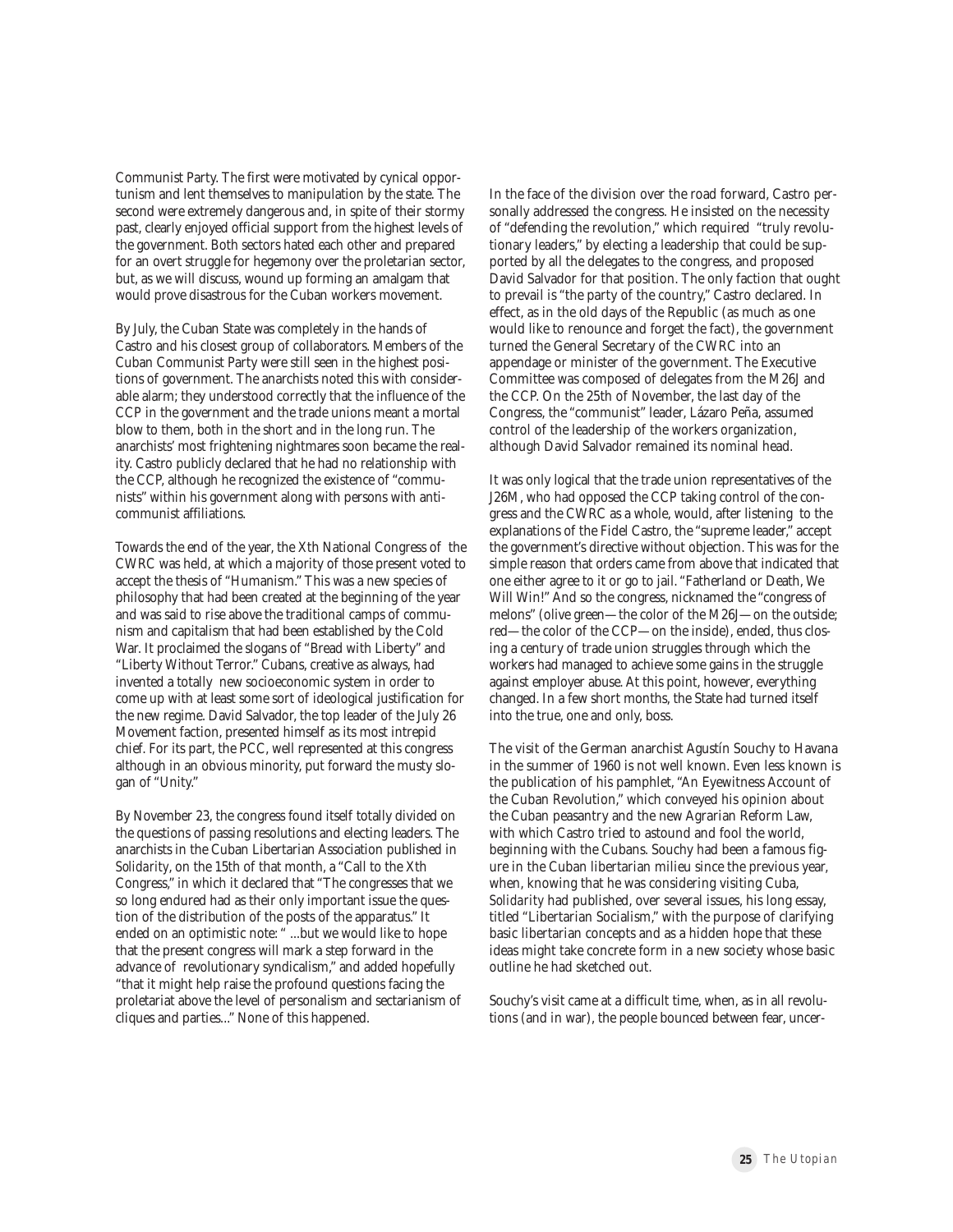forma de aclarar conceptos sociales y como una oculta esperanza de que esas ideas tomaran forma en una nueva sociedad que ya se perfilaba.

Eran momentos difíciles, al igual que todo proceso revolucionario (como en una guerra) en el que el pueblo se debatía entre el miedo, la incertidumbre y la esperanza. Ya al comenzar el año se notaba la provocación de los medios oficiales a través del órgano oficial del castrismo, *Revolución*, sobre los anarquistas, con acusaciones tan veladas como falsas. Sin embargo, la visita de Souchy, invitado por el gobierno para estudiar y dar a conocer su opinión sobre el agro cubano, llenó de entusiasmo a muchos compañeros, y el escritor alemán fue saludado con júbilo genuino por sus compañeros, en diferentes actos en su honor y una cordial bienvenida por parte de los medios ácratas, el 15 de agosto de 1960.

Como estudioso de los problemas del agro, Souchy había escrito un folleto muy comentado en Europa titulado *Las* *cooperativas de Israel,* sobre la organización en dicho país del Kibbutz, motivo por el cual el gobierno cubano esperaba algo similar de Souchy para que avalara su gigantesco programa agrario y como propaganda en los medios anarquistas internacionales. Este no fue el caso. Souchy viajó por toda Cuba con los ojos y el corazón abiertos a todo lo que se le mostraba y a lo que pudo por su cuenta observar. El resultado de su análisis no pudo ser más pesimista. Cuba se acercaba demasiado al modelo soviético; la falta de libertad y de iniciativa propia no podían conducir a otro lugar que al centralismo en el sector agrario. Otro tanto se notaba ya en lo económico. Souchy fue honesto en su inventario total y su folleto titulado *Testimonios sobre la Revolución Cubana*, fue publicado sin pasar por la censura oficial. Tres días después de marcharse de Cuba, la edición total de dicho trabajo fue intervenida por el gobierno castrista por sugerencias de la Dirección del PCC y destruida en su totalidad. Por suerte para la Historia, la editorial *Reconstruir* en Buenos Aires reprodujo completa la versión

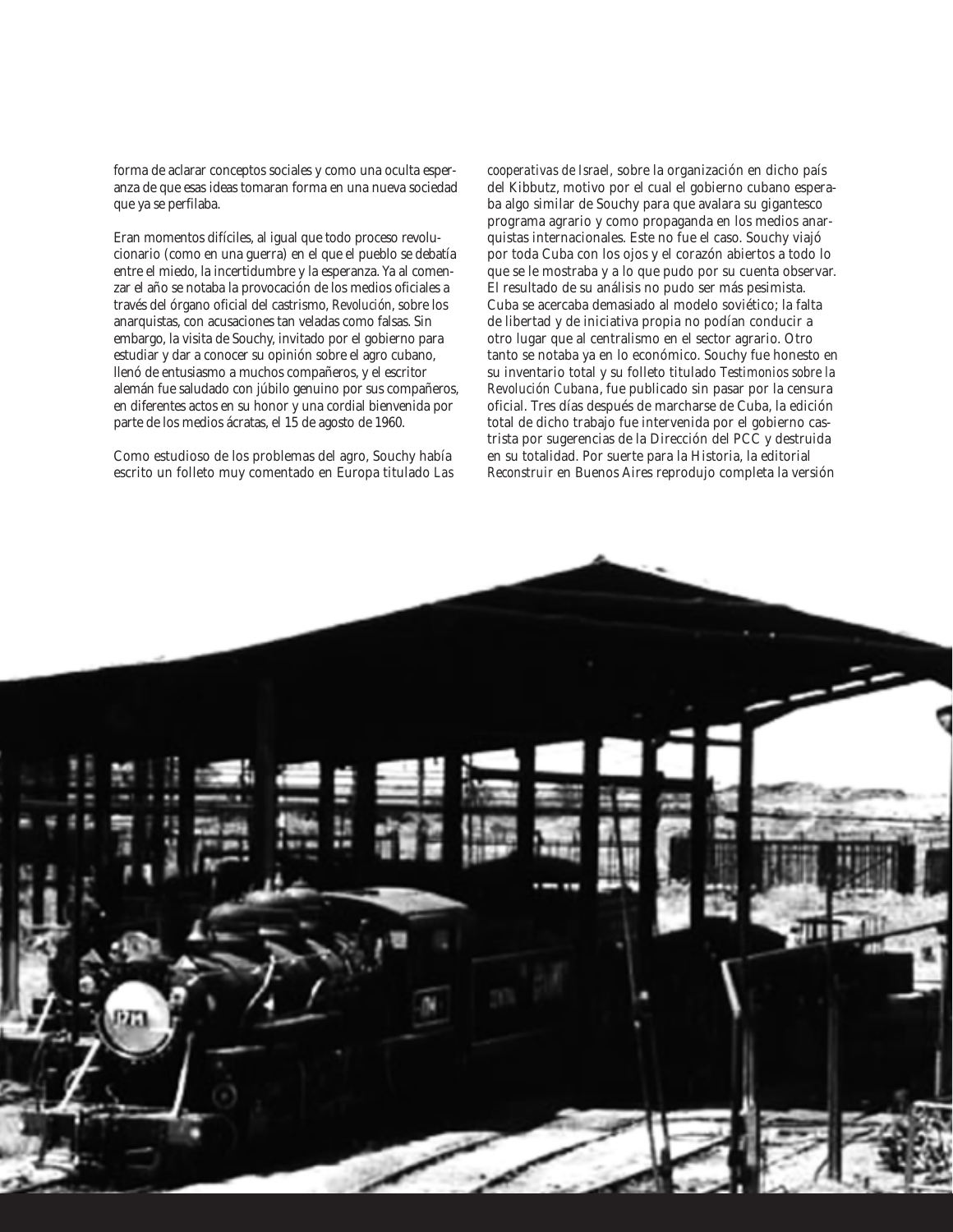tainty and hope. At the beginning of the year, provocations against the anarchists had begun, in the form of veiled false accusations made by the official organ of Castroism, *Revolution*. Nevertheless, Souchy's visit, invited as he was by the government to study and offer his opinion of Cuban agriculture, filled many comrades with enthusiasm, and the German writer was greeted with jubilation in various events organized in his honor and in a cordial welcome held by the libertarian milieu on August 15, 1960.

As a student of agrarian problems, Souchy had written a pamphlet, much commented upon in Europe, titled *The Cooperatives of Israel*, about the organization of the kibbutzes in that country. The Cuban government hoped for something similar from him as a means of promoting its massive agrarian program and as propaganda intended for the international anarchist milieu. This didn't happen. Souchy traveled all around Cuban with his eyes and his heart open to all he was shown and all that he could observe on his own. Cuba, he said, was approaching too closely to the Soviet model; the lack of freedom and of personal initiative could lead nowhere but to the centralization of the agrarian sector. He noted the same process in the entire economy. Souchy was comparably honest throughout his account and his pamphlet was published without official censure. However, three days after he left Cuba, the entire edition of this work was rounded up by the Castroist government at the suggestion of the leadership of the CCP and destroyed in its entirety. Luckily for history, the editorial board of *Reconstruction* in Buenos Aires, Argentina, reproduced Souchy's complete original version, with an excellent preface by Jacobo Prince, in December of the same year.

In June 1960, convinced that Castro was leaning more and more toward establishing a totalitarian government of the Marxist-Leninist type, the road to which was slowly asphyxiatng all freedom of expression, communication, association and mobilization, the majority of the sections of the Cuban Libertarian Association decided to put out a Declaration of Principles, presented as representing the Libertarian Syndicalist Grouping and signed by the Group of Revolutionary Syndicalists. The purpose of using this name was to "avoid repression against members of the CLA." The aim of this document, which is vital for understanding the situation of the Cuban anarchists at that time, was, besides orienting the Cuban people, to warn the government about the disaster toward which it was heading and to open polemics with the CCP, some of whose figures were still to be found in important positions in power.

The Declaration consisted of eight points which attacked the "State in all its forms": it described, consistent with libertarian ideas, the economic functions of the unions and the federations, declared that the "land" should "belong to those who work it," held up "collective and cooperative work" as an alternative to the centralism proposed in the government's Agrarian Reform, emphasized free collective education for children, likewise with culture, polemicized against nationalism, militarism and imperialism, which it denounced as noxious, opposed the plans to militarize the people, fearlessly attacked "bureaucratic centralism" in favor of federalism, proposed the immediate granting of individual liberty "as a way to achieve collective liberty" and, finally, declared that the Cuban Revolution was like the sea, that is, belonged to everybody, while energetically condemning the "authoritarian tendencies that are developing within the very heart of the revolution."

There's little doubt that this was one of the first direct attacks against the regime that came from an ideological standpoint. The response was not long in coming. In August, the organ of the CCP, *Today*, under the signature of the party's General Secretary, Blas Roca, the highest ranking leader of the "communist" cadres, replied to the anarchist declaration in violent terms, using the same false charges as those of 1934, and adding the dangerous accusation that the authors were "agents of the Yankee State Department." In the words of one of the authors of the Declaration, Abelardo Iglesias, "...finally, the former pal of Batista...Blas Roca, answered us in the Sunday supplement, piling insults on injuries." It was significant that in response to an attack on the Castro government it was the highest leader of the CCP who came out in defense of the regime. In the summer of 1960, all doubts about the nature of the regime began to be dispelled.

From that moment, those anarchists who were enemies of the regime had to go underground. A polemic against Roca's attack was planned, but, in Iglesias' words, "we did not succeed in convincing our printers, already terrorized by the dictatorship, to print it. Nor was it possible to put out an underground edition." This was a question of a pamphlet of 50 pages replying to the CCP and Roca. One month before, the *Libertarian* had dedicated its July 19 edition to celebrating the "Heroic attitude of the Spanish anarchists in July 1936." The components of the CNT in Havana, enthusiastic at the revolutionary triumph, called for the violent overthrow of Franco. That same issue, virtually entirely dedicated to the libertarian role in Spain during and after the Civil War, gave an account, on its last page and in an almost pathetic fashion, of the CLA and the "struggle against the Batista dictatorship." The print run was large and the newspaper reminded the government of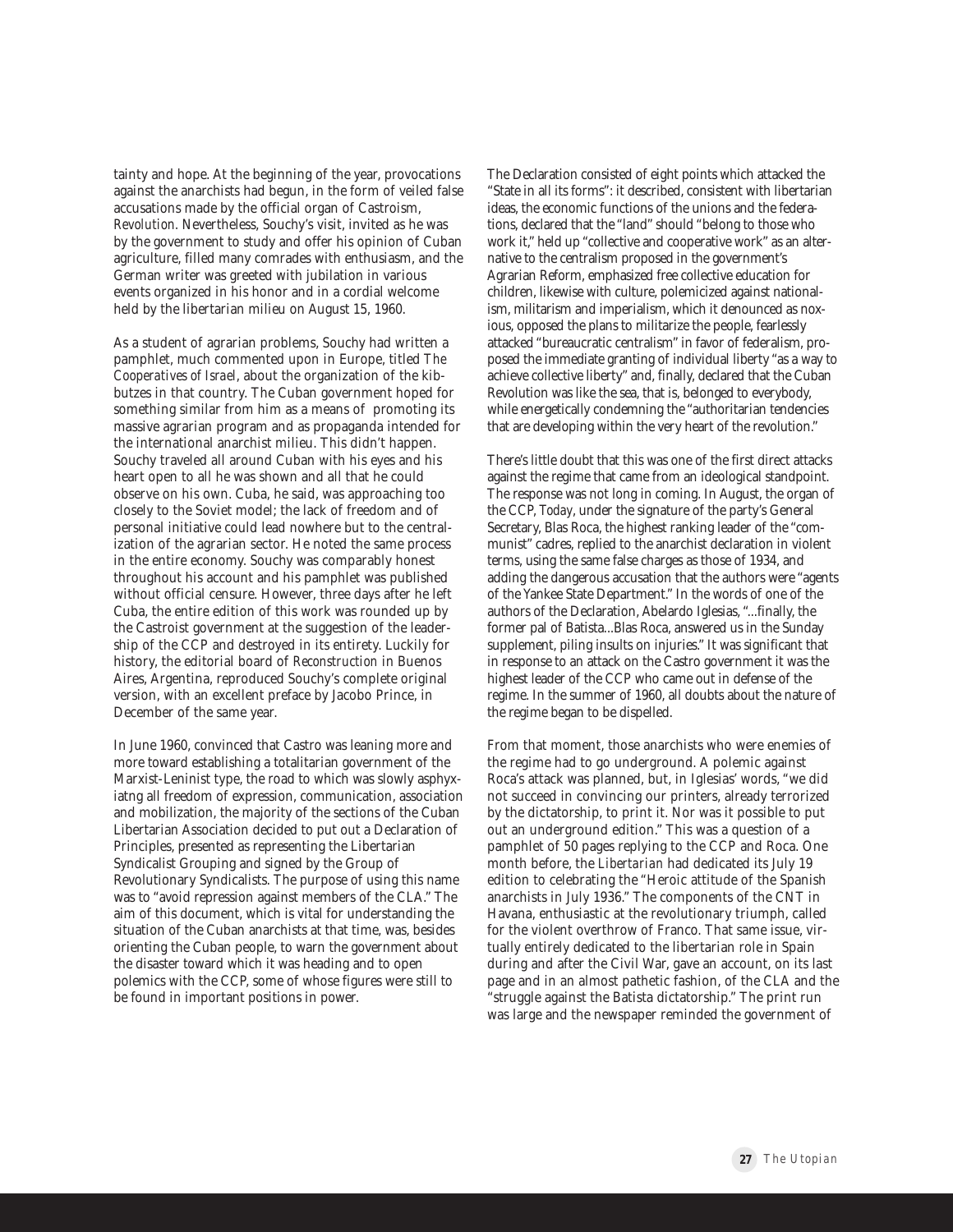original de Souchy en diciembre de ese mismo año, con un excelente prólogo de Jacobo Prince.

En el verano de 1960, convencidos de que Castro se inclinaba cada día más hacia un gobierno totalitario de corte marxistaleninista, camino del cual se asfixiaba poco a poco la libertad de expresión, comunicación, asociación y hasta de movilización, la mayoría de los componentes de la ALC acordaron, con el eufemismo de otras siglas, lanzar la Declaración de Principios, avalada como la Agrupación Sindicalista Libertaria en junio de ese año y firmada por el Grupo de Sindicalistas Libertarios. La idea de usar este otro nombre se debió a la necesidad de "evitar represalias sobre los miembros de la ALC". El documento, que es vital para entender la situación de los anarquistas cubanos en esa época, tenía como objetivo, además de orientar al pueblo cubano, acusar al gobierno del desastre que se avecinaba y establecer una polémica con los integrantes del PCC, los cuales ya se encontraban en posiciones importantes dentro del gobierno.

La Declaración constaba de 8 puntos en los que atacaba al "Estado en todas sus formas": definía, de acuerdo con las ideas, la función de sindicatos y federaciones en su verdadera actividad económica; declaraba que "la tierra" debía pertenecer "al que la trabaja", respaldando "el trabajo colectivo y cooperativo" en contraste con el centralismo agrario propuesto en la Reforma Agraria gubernamental; hacía énfasis en la educación colectiva y libre de la niñez, lo mismo que la cultura; luchaba contra el nacionalismo, el militarismo y el imperialismo, a los que consideraba nocivos, oponiéndose de plano a militarizar al pueblo; atacaba sin temores el "centralismo burocrático" y rompía lanzas en pro del "federalismo"; proponía como recurso inmediato la libertad individual "en vías de lograr una libertad colectiva"; y finalmente declaraba que la revolución cubana era como el mar, "de todos", y condenaba enérgicamente "las tendencias autoritarias que bullen en el seno mismo de la revolución".

No cabía duda de que era uno de los primeros ataques directos que desde el punto de vista ideológico se le hacían al régimen. La respuesta, sin embargo, no tardó en llegar. En agosto, el órgano del PCC, *Hoy*, con la firma del Secretario General, Blas Roca, el dirigente de más categoría dentro de los cuadros "comunistas", respondió a la declaración de los anarquistas de forma violenta usando las mismas falacias que en 1934, y agregando la peligrosa acusación de que sus autores eran "agentes del Departamento de Estado Yanki". Según uno de los autores de la Declaración, Abelardo Iglesias "[...] por fin el ex amigo de Batista [...] Blas Roca, nos contestó en el suplemento dominical [...] colmándonos en su respuesta de insultos e injurias". Era más interesante y significativo que en un ataque

al gobierno de Castro, fuera el dirigente de más alto nivel del PCC el que saliera a responder por el régimen. En aquel verano de 1960 pronto se empezaron a aclarar las dudas.

Desde ese mismo instante, los anarquistas que eran enemigos del régimen tuvieron que sumergirse en la clandestinidad. Se hace un intento por establecer una polémica en relación a la respuesta de Roca, "pero" según Iglesias "no logramos que nuestros impresores, ya aterrorizados por la dictadura, accediesen a imprimirla. Tampoco nos fue posible la edición clandestina". Se trataba de un folleto de 50 páginas donde se le daba la debida réplica al PCC y a Roca. Un mes antes *El Libertario* dedicaba su número del 19 de julio, a celebrar "La heroica actitud de los anarquistas en julio de 1936". Los componentes de la delegación de la CNT en La Habana, entusiasmados por el triunfo revolucionario, se habían propuesto derrocar a Franco de forma violenta. En ese mismo número, dedicado enteramente a defender la actitud libertaria antes, durante y después de la Guerra Civil española, en su última página y casi de forma patética, se hace un recuento de las actividades de la ALC y "la lucha contra la dictadura de Batista". El inventario es largo y le recuerda al gobierno el aporte de los anarquistas cubanos a favor de la revolución y la libertad. Se recurría ya a los últimos cartuchos ideológicos. *El Libertario* desaparecía en ese mismo verano.

Los elementos más aguerridos dentro del anarquismo cubano tienen pocas opciones a su favor. Después de la Declaración ya saben que van a ser acosados por los ciegos servidores del régimen, que convertidos en verdaderos sicofantes, se dan a la tarea de delatar a cualquier cubano que no esté de acuerdo con el proceso. Una acusación de "contrarrevolucionario" es un pasaje a la cárcel o un viaje al paredón de fusilamiento. Las razones que adujeron los libertarios entonces para oponerse al terrorismo de Estado de forma violenta, son tan válidas hoy como ayer. El anarcosindicalismo dentro de los sindicatos y federaciones, como ya se ha visto, pasó a mejor vida. No había espacio para ejercer la libertad de prensa ni hacer propaganda a favor de las ideas. Atacar al régimen era un crimen de *lesa patria*. La política económica del régimen conducía a la sovietización de Cuba con todas sus consecuencias negativas. Se perseguía con un rigor no conocido a todo aquél que propusiera otras ideas que no fueran las que emanaban del Estado, domicilio y residencia, a donde habían ido a parar todas las grandes propiedades, comercios, fincas, centrales azucareras, vegas de tabaco, en fin, toda la riqueza del país, en manos hasta esos momentos de la alta burguesía, el capitalismo nacional y la banca cubano-norteamericana.

Estas medidas de "nacionalización" o expropiación no fueron criticadas por los libertarios. A lo que se oponían, según la mencionada Declaración, era a la estatalización de todas las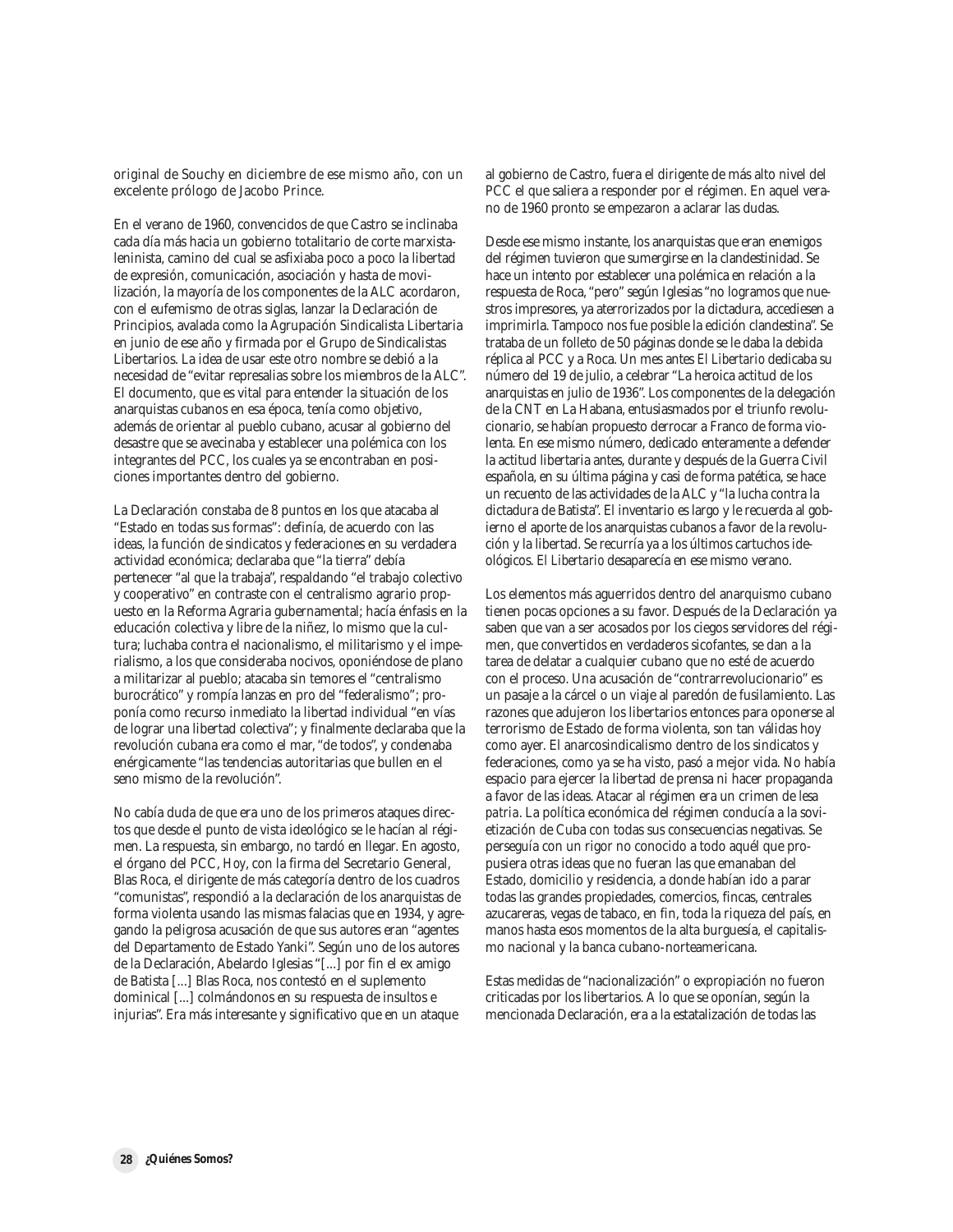the Cuban anarchists' commitment to revolution and freedom. Those were the last ideological shots fired. The *Libertarian* disappeared that same summer.

The most militant Cuban anarchists had few choices. After the Declaration they knew they would be harassed by the blind servants of the regime who, converted into true sycophants, assigned themselves the task of denouncing any Cuban who was not in agreement with the revolutionary process. An accusation of "counterrevolutionary" was a oneway ticket to jail or a trip to the executioner's wall. The reasons the libertarians decided to struggle against State terrorism through violence were as valid then as they had been before. Anarchosyndical-ism within the trade unions and the workers federations had, as we've seen, passed into the Hereafter. There was no space in which to exercise freedom of the press or carry out propaganda in favor of one's ideas. To attack the regime was a crime of *lese patria*. The economic policies of the regime were leading to the Sovietization of Cuba with all its negative consequences. All who proposed any ideas different from those that came from the State were persecuted with a ferocity hitherto unknown, while the State had come to take over all the homes, large properties, businesses, ranches, sugar plantations, tobacco fields, in short, all the richest of the country that, until that moment, had been owned by the wealthiest layer of the bourgeoisie, national capitalism and the Cuban-North American banks.

These "nationalizations" and expropriations were not criticized by the libertarians. What they opposed, according to the Declaration, was the state-ization of the entire wealth of the country in the hands of Castro and the CCP. It was then necessary to take to the hard road of clandestine activity or exile in order to begin the struggle against the new and powerful dictatorship, which, as Casto Moscú explained, "...had convinced us that all our efforts and those of our people had been in vain and that we had arrived at a situation that was both extremely difficult and far worse than any of the evils we had hitherto struggled against." In the face of the totalitarian situation, the great majority of Cuban anarchists decided to revolt, initiating a struggle that was condemned from the first day to end up as a total fiasco.

In the face of the Castroite repression, many of the anarchists who had fought against the Batista dictatorship with the different guerrilla struggles in the western, central and eastern parts of the country, saw no other road than to resort once again to arms. As Moscú said, "an infinite number of manifestos, denouncing the false postulates of the Castroite revolution and calling the people into opposition, were written. Meetings were held to debate themes and to make people

aware of the disgraceful reality that confronted us," and "plans were made to carry out sabotage against the key props of the State..."

Now totally committed to the armed struggle, according to Moscú, these militants "began to participate in cooperative efforts to support guerrilla struggles that already existed in various parts of the country." This involved in particular two important guerrilla groups in the same area that were operating with great difficulty owing to the fact that the Sierra Occidental is not very high, while the province in which the struggle occurred is narrow and very close to Havana. "More direct contact existed with the guerrillas led by Captain Pedro Sánchez in San Cristóbal, since our comrades were actively involved in the guerrilla struggle there, including supplying it with weapons. We also did all we could to help the guerrillas commanded by Francisco Robaina (Machete) who operated in the same mountain range." Our comrade, Augusto Sánchez, a fighter in these guerrilla struggles, was assassinated after being taken prisoner. Since the guerrillas were considered to be bandits by the government, the lives of those captured were rarely spared.

Besides Augusto Sánchez, the following "combatant comrades" were killed: Rolando Tamargo and Ventura Suárez, shot; Sebastián Aguilar, Jr., killed by rifle fire; Eusebio Otero, murdered in his home; Raúl Negrín, harassed by persecution, shot himself. In addition, aside from Moscú, the following comrades were arrested and sentenced to prison terms: Modesto Piñeiro, Floreal Barrera, Suria Linsuaín, Manuel González, José Aceña, Isidro Moscú, Norberto Torres, Sicinio Torres, José Mandado Marcos, Plácido Méndez and Luis Linsuaín, these last two, officers in the Rebel Army. Francisco Aguirre died in prison; Victoriano Hernández, sick and blinded by the tortures of imprisonment, committed suicide; and José Alvarez Micheltorena, died a few weeks after getting out of jail.

On May 1, 1961, Castro declared his government "socialist," (in reality, Stalinist). This posed a dilemma for the libertarians inside and outside Cuba. The regime demanded total commitment from its militants and sympathizers. There was no right to abstain or to take a neutral position. That had gone the way of the dodo. The Third Republic, presided over by a budding dictator, offered no alternative but to be under its control or to choose one of three options: jail, the wall (execution), or exile. After their initial encounters with the most Stalinist sectors of the CCP, the sections of the Association of Cuban Libertarians understood that the regime, well on the road to totalitarianism, was not going to allow an anarchist organization to exist or even the articulation of anarchist ideas.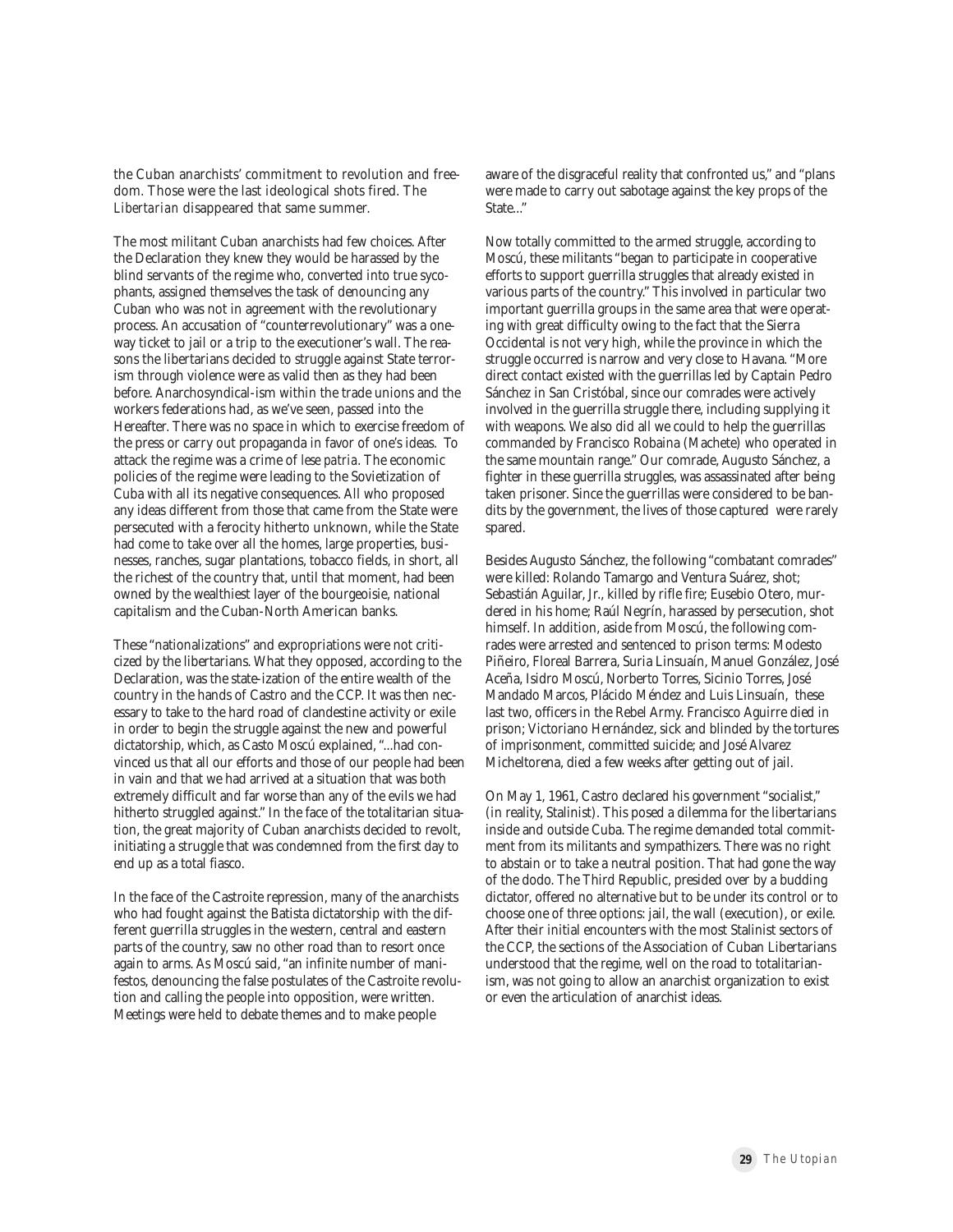riquezas de Cuba en manos de Castro y el PCC. Había entonces que tomar el duro camino de la clandestinidad o el exilio para empezar a luchar de nuevo contra una nueva y poderosa dictadura, que como explicara Casto Moscú "[...] nos convencimos de que todos los esfuerzos de nuestro pueblo y los nuestros se habían perdido y que nos llegaba un proceso muy difícil y peor que todos los males que habíamos combatido". Ante una situación de corte totalitario, la gran mayoría de los anarquistas cubanos acordaron rebelarse e iniciar una lucha que estaba condenada desde el primer día a ser un fracaso rotundo.

Muchos de los anarquistas que habían luchado contra la dictadura de Batista, desde las diferentes guerrillas en el Occidente, Centro y Oriente, del país, no vieron otro camino , ante la represión castrista, que regresar a las armas. Según relata Moscú, "se editaron infinidad de manifiestos denunciando la falsedad de los postulados de la revolución castrista y convocando al pueblo a la oposición. Se celebraban reuniones para debatir temas y hacer conciencia de la desgraciada realidad que se confrontaba", y se "llevaron a efecto planes de sabotaje sobre objetivos básicos de sostenimiento del Estado [...]"

Metidos ya de lleno en la lucha armada, según Moscú, "se participó en la cooperación para sostener algunos focos guerrilleros existentes en diferentes partes del territorio [...]". En particular, en dos guerrillas importantes en la misma zona, donde se operaba con gran dificultad debido a que la Sierra Occidental no era muy alta, la provincia estrecha y estaba muy cerca de La Habana. "Existió un contacto más directo con la guerrilla del Capitán Pedro Sánchez en San Cristóbal, pues compañeros nuestros participaron activamente en esta guerrilla [...] se les suministró algunas armas. [...] Con la guerrilla que comandaba Francisco Robaina (Machete) que operaba en la misma Cordillera, les fuimos solidarios en todo lo que nos fue posible [...]". El compañero Augusto Sánchez, combatiente en estas guerrillas, fue asesinado después de haber sido hecho prisionero. Considerados como bandidos por el gobierno, en muy pocos casos se les respetaba la vida a cualquiera que se rindiera.

Además de ser ultimado Augusto Sánchez, fueron asesinados los siguientes "compañeros combatientes: Rolando Tamargo y Ventura Suárez, fusilados; Sebastián Aguilar hijo, asesinado a balazos; Eusebio Otero apareció muerto en su habitación; Raúl Negrín, acosado por la persecución, se suicidó dándose fuego". Por otra parte, además de Moscú, fueron detenidos y condenados a penas de prisión los siguientes compañeros: Modesto Piñeiro, Floreal Barrera, Suria Linsuaín, Manuel González, José Aceña, Isidro Moscú, Norberto Torres, Sicinio Torres, José Mandado Marcos, Plácido Méndez y Luis Linsuaín, oficiales estos dos últimos del Ejército Rebelde. Francisco Aguirre

murió en prisión; Victoriano Hernández, enfermo y ciego por las torturas carcelarias, se suicidó; y José Alvarez Micheltorena, murió a las pocas semanas de salir de prisión.

El Primero de Mayo de 1961, Castro declaró a su gobierno, "socialista", en realidad de corte estalinista, planteándoles a los libertarios, fuera y dentro de Cuba un dilema de corte ético. El régimen exigía la adhesión más decidida de sus simpatizantes y militantes. No existía el derecho a la abstención o a cualquier posición neutral. Se dormía con los criminales o te mataba el insomnio. La Tercera República presidida por un dictador en ciernes no ofrecía otras alternativas que agruparse bajo su control o escoger entre tres opciones: la cárcel, el paredón o el exilio. Pasados los primeros encuentros y confrontaciones con los sectores más estalinistas del PCC, se entendía entre los componentes de la ALC que el régimen, camino hacia el totalitarismo, no iba a permitir la existencia de una organización anarquista o siquiera la prédica de las ideas.

El movimiento anarquista cubano perseguido por las nuevas corporaciones represivas de la dictadura de Castro se ve obligado a exilarse. No era la primera vez que los anarquistas cubanos se refugiaban en este EE.UU. Ya desde el siglo XIX, Tampa, Cayo Hueso y Nueva York, habían sido los lugares escogidos por estos perseguidos, donde tenían oportunidad de ganarse el sustento, además de la cercanía necesaria para continuar la lucha. Durante las dictaduras de Machado y Batista, el exilio había marchado a los mismos lugares; existían además, contactos históricos con otros grupos de anarquistas residentes en los EE.UU.

En el verano de 1961, en la ciudad de Nueva York, quedó constituido el Movimiento Libertario Cubano en el exilio (MLC), por un grupo de anarquistas cubanos exilados en esa ciudad. Por esas mismas fechas y con el mismo propósito, se organizó en Florida otro grupo de anarquistas cubanos que fue conocido como la Delegación General. La llamada Sección de Nueva York, casi todos anarcosindicalistas procedentes del Sindicato Gastronómico, estableció los primeros contactos con los anarquistas españoles radicados en Boston, a través del compañero Gómez, agrupados en el Club Aurora. También por aquellos años se hizo contacto con otro grupo de compañeros españoles en Nueva York orientados por J. González Malo, alrededor de un antiguo vocero ácrata, *Cultura Proletaria*, con los cuales se inició una relación solidaria.

Pero, sin lugar a dudas, la cooperación y la solidaridad que principalmente recibió el Movimiento Libertario Cubano, procedía del grupo anarquista llamado Libertarian League (Liga Libertaria), orientados por Sam Dolgoff y Russell Blackweil. Este último combatiente en la Guerra Civil española y con un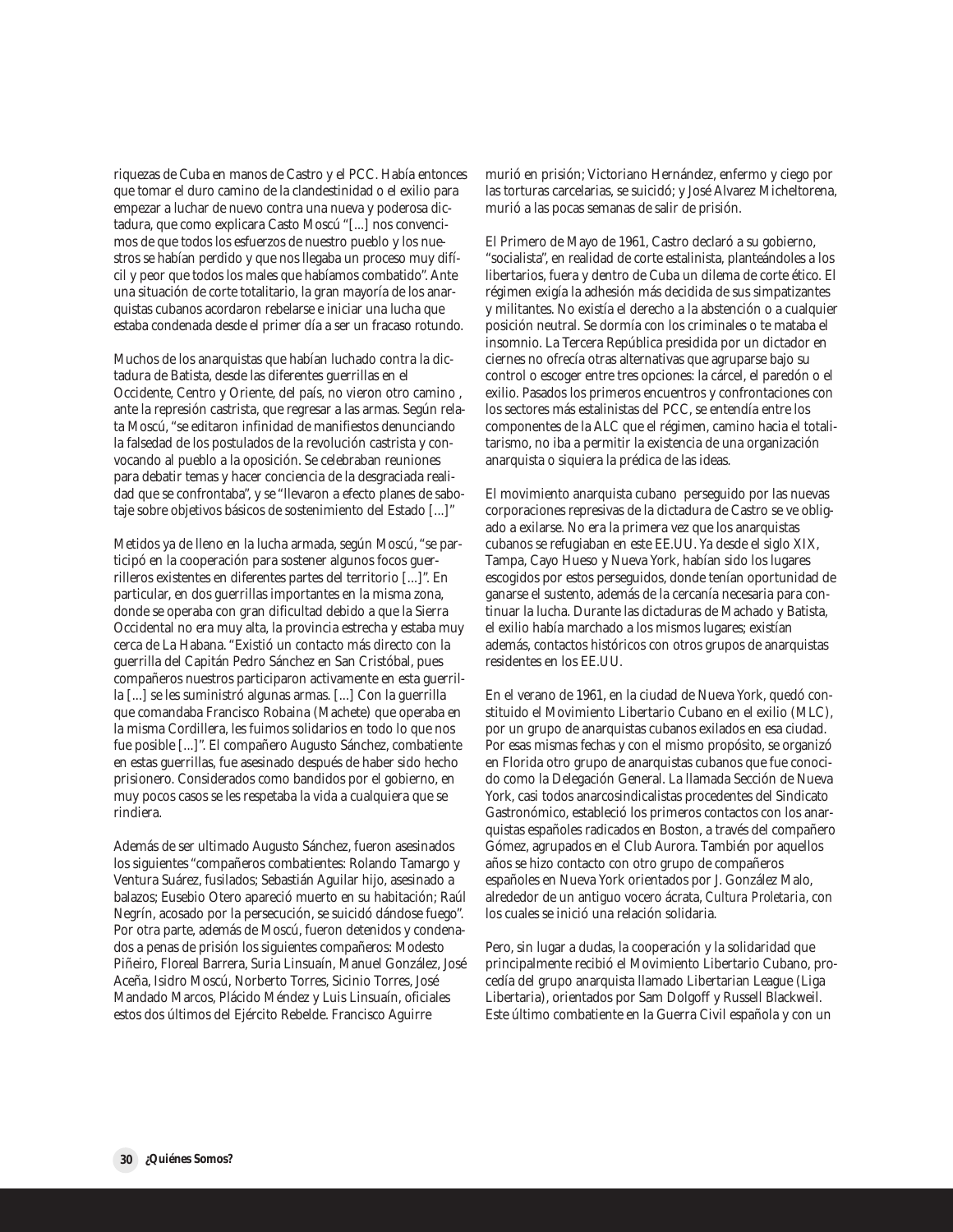The Cuban anarchist movement, persecuted by the repressive organs of Castro's dictatorship, was forced to go into exile. This was not the first time that Cuban anarchists had sought refuge in the United States. Since the 19th century, Tampa, Key West, and New York, where they had the opportunity both to earn a living and to maintain the proximity to Cuba necessary to continue the struggle, had been the sites of choice of those persecuted comrades. During the Machado and Batista dictatorships, the exiles had gone to the same spots,

where they were able to make contact with other anarchist groups present in New York.

In the summer of 1961 in New York, a group of Cuban anarchists exiled in that city formed the Cuban Libertarian Movement in Exile (CLME). At the same time and with the same purpose, another group of Cuban anarchists, known as the General Delegation, was organized in Florida. The group in New York, almost all anarchosyndicalists from the Food

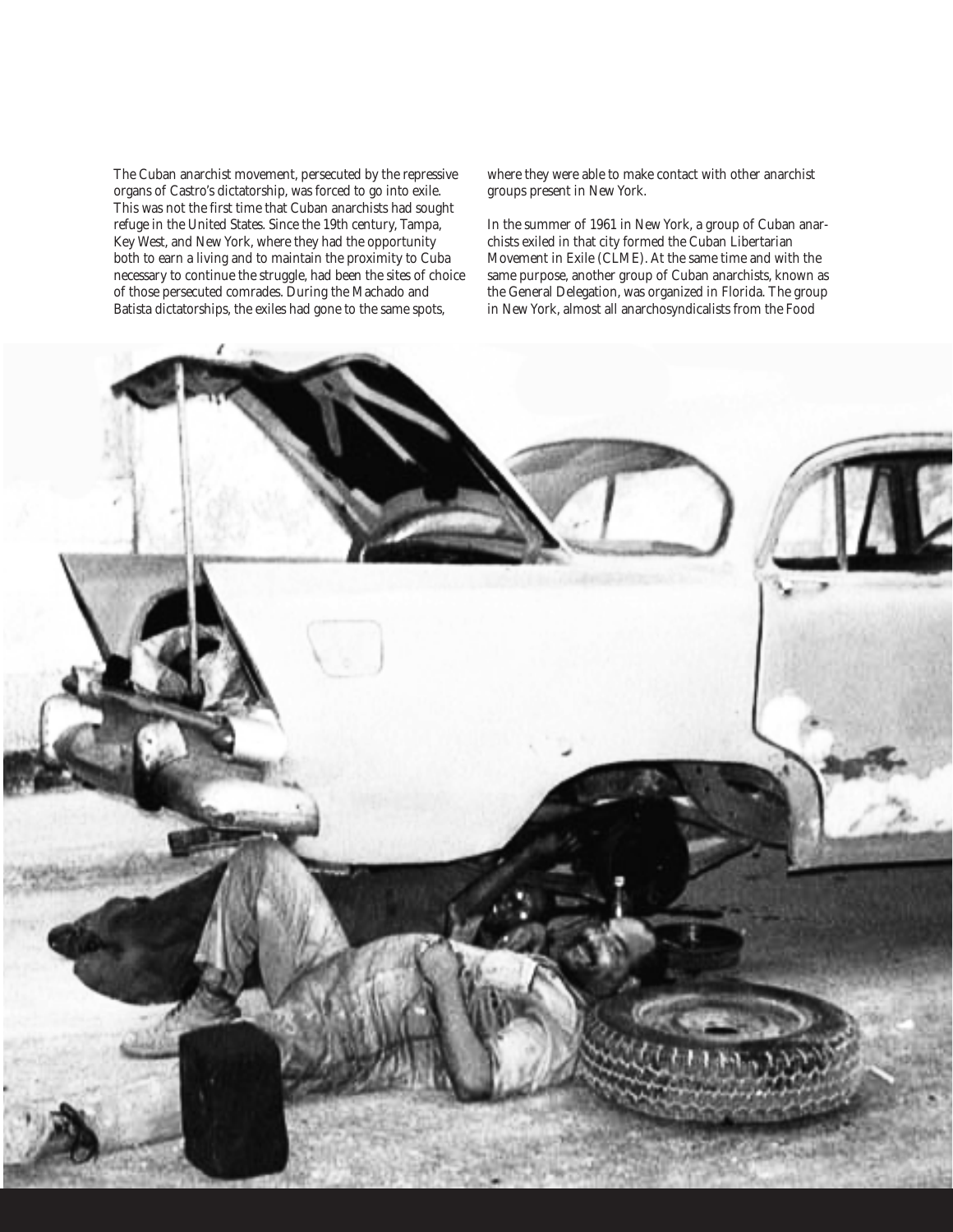notable reconocimiento dentro del anarquismo norteamericano, a pesar, o quizás por eso mismo, de su procedencia trotskista. Sam Dolgoff, era en esos momentos una de las figuras más respetadas en los medios ácratas de Norteamérica y poseía una larga trayectoria revolucionaria, además de ejercer gran influencia dentro de la llamada izquierda norteamericana. Siempre a su lado y a veces al frente, no podemos olvidar a su compañera Esther Dolgoff, mujer dedicada desde su juventud a la lucha social y a la libertad del proletariado en los EE.UU. En este grupo, además colaboraba Abe Bluestein, otra figura que también se identificó con los cubanos. Este sector anarquista había fundado en 1954 la citada Liga Libertaria, y tenía como vocero un boletín llamado *Views and Comments*. Sin la colaboración de todos los componentes de esta asociación anarquista, la labor de los anarquistas cubanos hubiera sido mucho más difícil.

En agosto de 1960 se había publicado en Santiago de Chile un panfleto de 16 páginas firmado por la Federación Anarquista Internacional, titulado *Manifiesto de los anarquistas de Chile sobre la Revolución Cubana ante los imperialismos yanqui y ruso*, donde denunciaba el castrismo por primera vez a nivel hemisférico y que coincidía plenamente con el documento que se había originado en La Habana publicado por los libertarios. Este trabajo, que es poco conocido debido a la pobre distribución que tuvo y al sabotaje de que fue víctima por parte de los leninistas chilenos, ya dejaba aclarada la posición de los anarquistas con respecto al castrismo. El Manifiesto quedó enterrado en las sombras del misterio.

Condenados a penas de 20 años se encontraban presos en las cárceles cubanas, Isidro Moscú y Plácido Méndez. Suria Linsuaín, cumplía una condena menor, pero su hermano Luis estaba condenado a muerte por tratar de ejecutar a Raúl Castro. Mientras se ayuda a los primeros, el MLCE acordó movilizar la opinión anarquista internacional para salvarle la vida a Luis, por todo lo cual se activó la solidaridad internacional.

Por su parte, los miembros del MLCE en 1962, iniciaron su campaña propagandística con la publicación de un *Boletín de Información Libertaria* (*BIL*), recibiendo la solidaridad más desinteresada y espontánea a su causa por parte de *Views and Comments*, en Nueva York, y el apoyo de la Federación Libertaria Argentina por un acuerdo de su V Congreso celebrado en Buenos Aires, con su órgano de información *Acción*

*Libertaria*. Tanto los compañeros argentinos como los norteamericanos respondieron desde el primer momento al reclamo de los anarquistas cubanos exiliados y nunca les faltó a éstos, durante todos los años difíciles por venir, ese apoyo solidario. Poco después mostrarían su solidaridad l@s compañer@s de la CNT-FAI y un sin fin de federaciones, agrupaciones y colectivos anarquistas alrededor del mundo.

## Actualidad Actualidad

Hoy, al igual que hace 40 años, el pueblo de Cuba, vive en carne propia la amenaza intervensionista yanqui y, sufre el terror y el despotismo del castro-fascismo, con la única diferencia que el sistema represor castrista ahora es más sofisticado y es aún más opresivo. Las cárceles continúan llenas de opositores pacífic@s y de jóvenes contestari@s que se rebelan contra la imposición constante del totalitarismo y la falta de libertad. El paredón de fusilamiento vuelve a ser la alternativa de los luchadores sociales o de l@s desesperad@s que intentan huir del absolutismo.

Y todavía, de forma inexplicable, la "Revolución Cubana", que es como gustan llamar a la dictadura castrista las "izquierdas", sigue teniendo ese hipócrita "apoyo crítico". Vemos como amplios sectores de la "izquierda" se oponen a la pena de muerte, al servicio militar, a la censura en los medios de comunicación, a la fabricación de casos judiciales contra luchadores sociales bajo el eufemismo de "terrorismo", como se oponen a las leyes mordazas que prohíben los radios libres, como se oponen a la energía nuclear, como se enfrentan al espionaje de los aparatos represivos de sus Estados y, sin embargo, todos esos atropellos e infamias, las justifican y, hasta las apoyan y aplauden, en nombre de un anti-imperialismo primario. El "apoyo crítico" ha sido y es una consigna para el consumo exterior y nunca interior, y se basa principalmente en una forma de pensar estrictamente totalitaria o maniqueísta: "con la revolución y contra el imperialismo", aquell@s que no nos apoyen están a favor del imperialismo yanqui y, por lo tanto, son considerados como reaccionarios. Este tipo de pensamiento es el mismo del que planteaban Hitler, Mussolini y Franco.

Por supuesto, la propaganda castrista a nivel mundial ha repetido esta consigna con todo el vigor de sus dólares y sus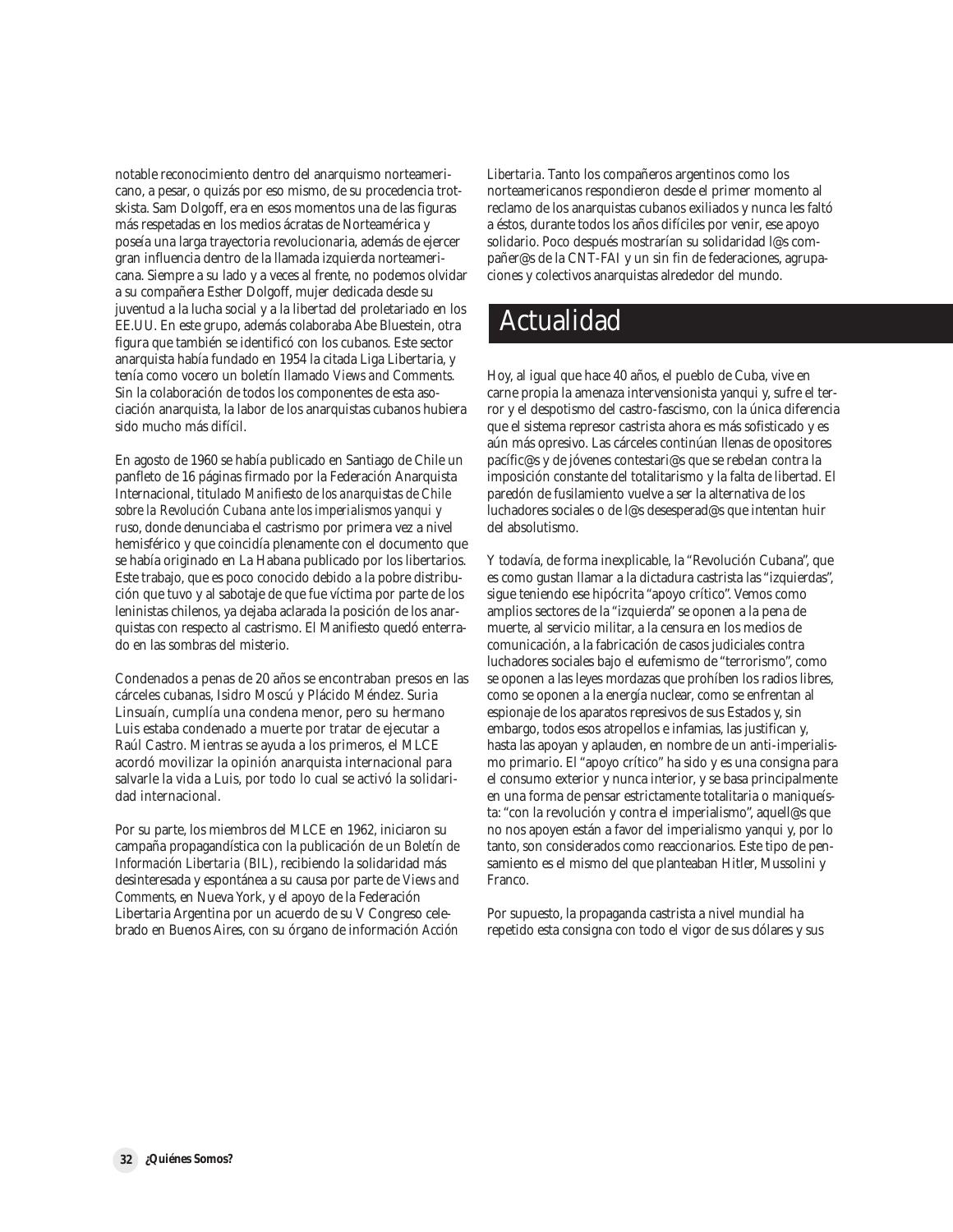Workers Union, established the first contacts with Spanish anarchists based in Boston, who, through the efforts of Comrade Gómez, had been organized in the Aurora Club. Also in that period, contacts were made with another group of Spanish comrades located in New York, guided by J. González Malo and grouped around the longtime libertarian organ, *Proletarian Culture*.

But without a shadow of a doubt, the largest measure of cooperation and solidarity that the Cuban Libertarian Movement at that time received came from an anarchist group known as the Libertarian League, guided by Sam Dolgoff and Russell Blackweil. The latter had fought in the Spanish Civil War and enjoyed some renown among the anarchist movement in North America despite, or perhaps because of, his prior history as a Trotskyist. Sam Dolgoff was at that time one of the most respected figures in the North American anarchist milieu and possessed a significant revolutionary history, aside from exercising great influence within the North American left. We can't forget his companion, Esther Dolgoff, always at his side and often in front, a woman dedicated since her youth to the social struggle and to the liberation of the working class in the United States. Also working in this group was Abe Bluestein who, like the rest, identified with the Cubans. It was this group of anarchists that had founded the above mentioned Libertarian League, whose mouthpiece was a bulletin called *Views and Comments*. Without the collaboration of all the people in this anarchist association, the work of the Cuban anarchists would have been much more difficult.

In August 1960, a pamphlet of 16 pages, titled *Manifesto of the Anarchists of Chile on the Cuban Revolution in the Face of Yankee and Russian Imperialism*, was published in Santiago, Chile. This document denounced Castroism for the first time on the hemispheric level and was in full agreement with the manifesto published by the libertarians in Havana. This work, which is not well known owing to poor distribution and to sabotage on the part of the Chilean Leninists, further clarified the position of anarchists on the question of Castroism. The manifesto remained buried in the shadows of mystery.

Condemned to 20 year prison terms, Isidro Moscú and Plácido Méndez were stuck in the Cuban jails. Suria Linsuaín completed a minor term, but his brother, Luis, was condemned to death for attempting to assassinate Raúl Castro. As it helped the former, the CLME mobilized inter-

national anarchist opinion to save Luis' life, while activating international solidarity in support of all the anarchists suffering in Castro's jails.

In 1962, the members of the CLME launched its propaganda campaign with the publication of the *Libertarian Information Bulletin*, receiving selfless and spontaneous support from *Views and Comments* in New York and the endorsement of the Argentine Libertarian Federation by virtue of a resolution passed at its Vth Congress, held in Buenos Aires, and publicized in its organ, *Libertarian Action*. Both the Argentine and the North American comrades responded to the call of the exiled Cuban anarchists from the first moment and this support was never to waver in the difficult years to come. Shortly thereafter, the CNT-FAI (the Spanish National Confederation of Labor and the Iberian Anarchist Federation) and an infinite number of other anarchist federations, groupings and collectives throughout the world also demonstrated their solidarity.

## The Present Reality

Today, as was the case 40 years ago, the Cuban people live in the face of the threat of Yankee intervention, while suffering the terror and despotism of Castro-Fascism, with the only difference that today the Castroist system is more sophisticated and even more oppressive. The jails remain full of oppositionists and young people who continually rebel against totalitarianism and the lack of freedom. The executioner's wall is still the alternative for those who struggle against the regime or intend to flee its absolutism.

Yet, inexplicably, the "Cuban Revolution," as "leftists" like to call the Castroist dictatorship, continues to receive so-called "critical support." We see how broad sectors of the "left" who oppose the death penalty, universal military service (the draft), censorship in the mass media, frame-ups carried out against fighters for social justice under the guise of fighting terrorism, as they denounce gag laws that prohibit free radio stations, as well as nuclear power, while facing surveillance carried out by the repressive apparatus of the States, nevertheless justify, and even applaud and support, these same outrages in the name of anti-imperialism. "Critical support" has been and still is a slogan for external but not internal consumption. It is based on a totalitarian and Manichean type of thought: "with the revolution and against imperialism," in other words, those who don't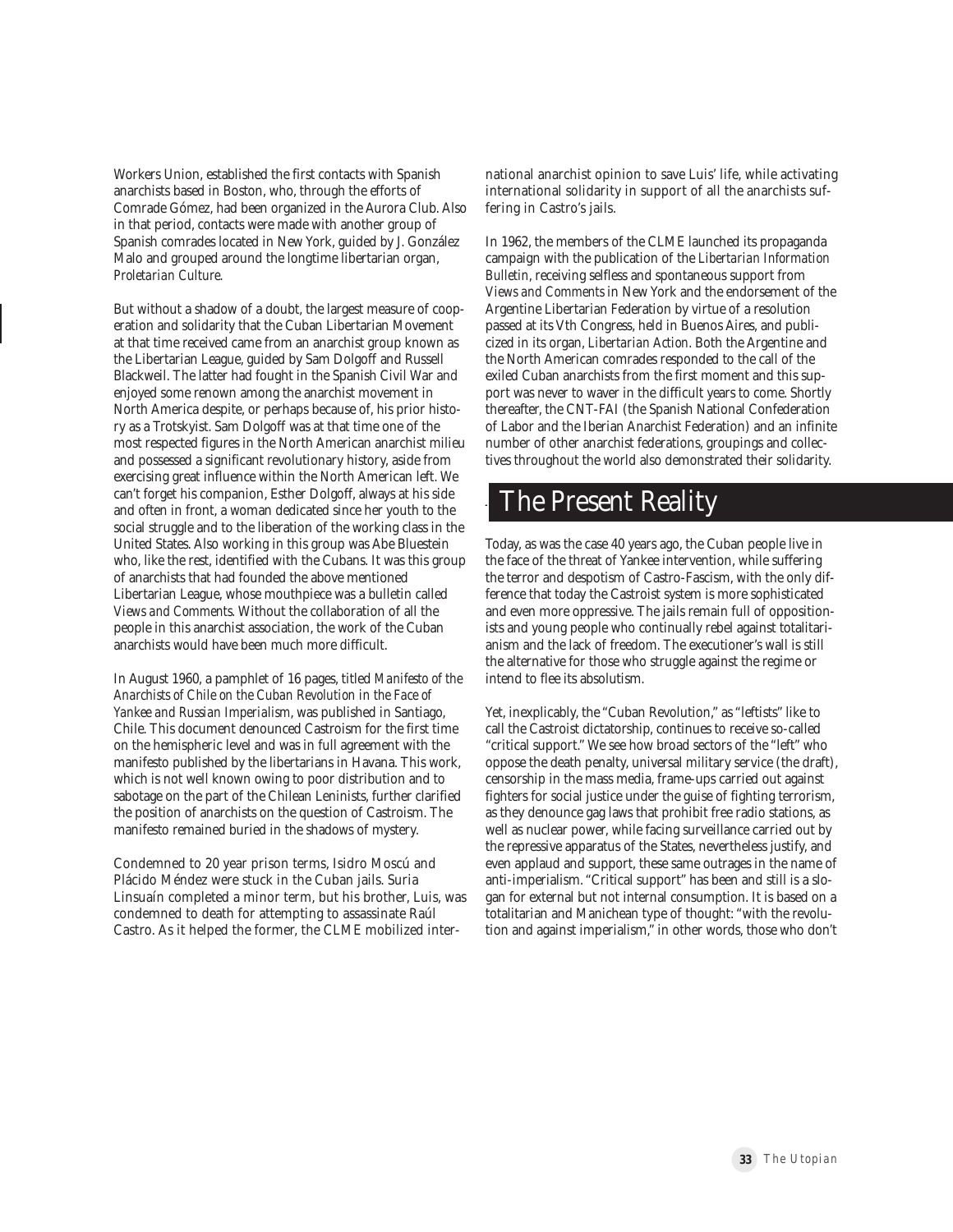invitaciones gratis a vacacionar en Cuba, y nunca han faltado amanuenses y escribas capaces de oscurecer la realidad cubana con sermones y parábolas. Todo lo cual nos conduce por el camino de una visión objetiva de la Cuba de hoy. Una isla arruinada moral, física y económicamente donde sus habitantes desafían cualquier peligro para poder escapar y donde irónicamente los funerales son gratis. Una larga satrapía oprime a nuestro pueblo y cuando alguien denuncia el crimen, lo acusan de estar pagado o al servicio del imperialismo. Sin embargo, la realidad es evidente y la puede comprobar cualquier viajer@ curios@ que no vaya a corear los cantos de sirena.

En el seno del "movimiento anarquista internacional", las posturas frente al régimen de Castro, ya no son (al menos mayoritariamente) las mismas con que en el pasado algunos sectores ácratas, silenciaron los crímenes de Castro contra nuestr@s compañer@s, por el contrario, hoy se escucha a viva voz la repulsa de nuestr@s compañer@s anarquistas, en cualquier confín del mundo, contra la dictadura castrista. Y vemos como los defensores a ultranza de la tiranía, cada vez son menos en el movimiento real de l@s explotad@s, menos en los núcleos de resistencia al Capital, menos en las barricadas de la confrontación directa, menos entre l@s hombres y mujeres que luchan de manera horizontal y autónoma por la autogestión de las fábricas, de las comunidades originarias, de las universidades, de los barrios, de nuestras vidas. Por el contrario, los defensores del régimen de Castro, l@s encontramos en las filas del reformismo, en las filas de la socialdemocracia, entre los partidari@s del voto de "izquierda", en la militancia del PT de Lula, entre l@s simpatizantes de Kirchner, en la burocracia bolivariana de Hugo Chávez, entre los ideólogos de la democracia-cristiana, entre un sin fin de organizaciones burocráticas de izquierda que van desde sindicatos parásitos y organizaciones clientelares, hasta federaciones de estudiantes fósiles y frentes populares de siglas. Además, de encontrarse en los grupos capitalistas europeos y latinoamericanos que hoy invierten en la Isla y nos preparan un capitalismo con rostro "humano", mientras frenan las luchas autogestionarias a lo largo y ancho del continente y del planeta. Hoy el régimen de Cuba, con todo y sus cacareados avances, no es el ejemplo ni el camino a seguir ni para sus propios defensores.

La Cuba de hoy es una finca inmensa en manos de un mayoral cruel y sanguinario que no vacila en escalar la represión con tal de poder seguir mandando. Cuba carece de cualquier tipo de libertad, ya individual, ya colectiva. Después del desplome del "ancien regime" soviético, la crisis económica es de proporciones catastróficas y de la frugalidad alimenticia se pasa diariamente a la necesidad más paupérrima. La clase obrera ha perdido todos sus derechos y todos los sindicatos son organismos estatales, la protesta es un delito y la huelga es un crimen. Todo esto podrá parecer exagerado y en realidad lo es, pero es la realidad que se vive en la Isla. E invitamos a cualquier compañer@ que quiera comprobar estos hechos a que visite Cuba, alejado de los tours "revolucionarios" y los cantos de sirenas.

El último reducto del castrismo es una maquinaria propagandística eficiente e imaginativa. En 1992, la vimos funcionando a raíz del viaje de Castro a la península ibérica, para celebrar con el resto de los corruptos gobernantes, el V Centenario del genocidio, justificando con su presencia 500 años de ignominias en este continente por parte de la "madre patria" y otras no menos crueles madrastras. En esa oportunidad pudimos comprobar hasta que punto funciona la hipocresía de las "izquierdas" cuando al tener que repudiar a todos los gobiernos que se prestaron a esa "celebración", pasaron por alto o silenciaron la aportación castrista al evento. Recientemente, se volvió a hacer presente esta usual hipocresía de las izquierdas, con la visita de Castro a la Argentina, para la toma de posesión de Nestor Kirchner, en abierta promoción del MERCOSUR, como el rostro humano del capitalismo de mercado.

En los últimos años, el desempleo aumenta de forma geométrica, el sistema gratuito de salud pública carece de tecnología moderna y la escasez de medicina es alarmante, y en cuanto a la educación, que va acompañada de una complicidad con el sistema y un trabajo agrícola "voluntario", carece de cualquier tipo de crítica y humanismo. Los estudiantes no pueden pensar en libertad ni discutir, escoger o criticar el sistema educativo.